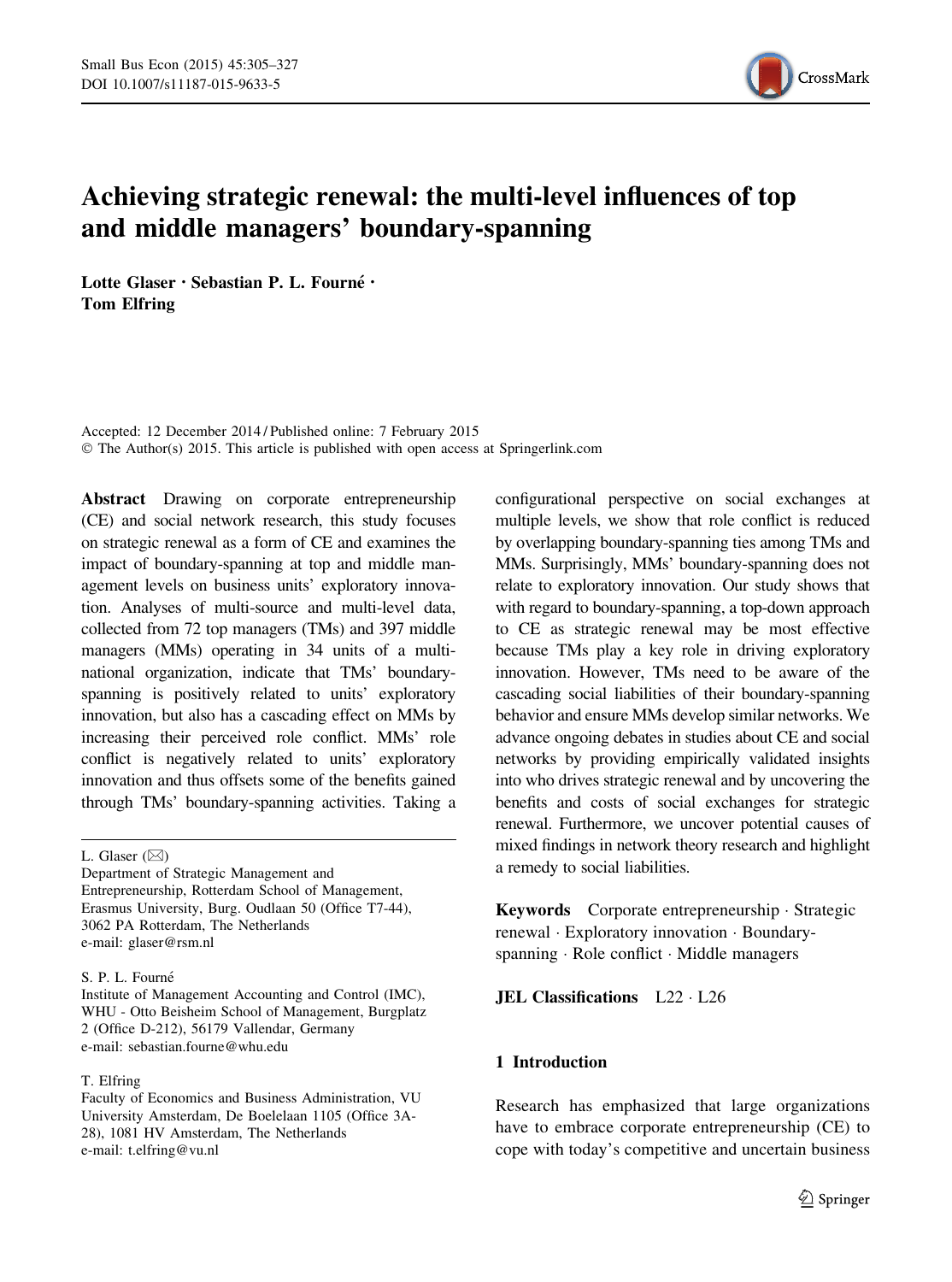environments (Dess et al. [2003](#page-18-0); Ireland et al. [2009](#page-19-0); Morris et al. [2010](#page-20-0)). The concept of CE describes ''the process whereby an individual or a group of individuals, in association with an established organization, create a new organization, or instigate renewal or innovation within that organization'' (Sharma and Chrisman [1999:](#page-21-0) 18). Promoting CE is important because it helps organizations to regenerate competitive advantages through product and process innovations, developing markets, and fostering strategic renewal (Ireland et al. [2006](#page-20-0)). Indeed, strategic renewal is a form of CE that allows the firm to capture new product–market opportunities (e.g., Dess et al. [2003](#page-18-0); Guth and Ginsberg [1990;](#page-19-0) Hitt et al. [1999](#page-19-0); Covin and Miles [2006](#page-18-0)).

Despite the importance of strategic renewal, scholars have also noted that achieving it presents a challenge as business unit managers struggle in the shift from deploying existing competencies to developing new ones (Floyd and Lane [2000\)](#page-19-0). Indeed, it is particularly challenging for organizational units and their managers ''to abandon past successful behaviors and explore'' (McNamara and Baden-Fuller [1999](#page-20-0): 292). Exploration involves the search for new organizational routines and the discovery of new approaches to technologies and product–market combinations (McGrath [2001\)](#page-20-0). Accordingly, prior research suggests that units' exploratory innovation is the key underlying activity of strategic renewal (e.g., Jansen et al. [2006](#page-20-0); Ren and Guo [2011](#page-21-0)). Units that do not master exploration will not be able to rethink and reinvigorate their competitive position (Dess et al. [2003\)](#page-18-0), e.g., by meeting the needs of emerging customers and markets (Benner and Tushman [2003](#page-18-0); Danneels [2002](#page-18-0)). In explaining unit exploratory innovation, two main debates have emerged. The first concerns, who is driving renewal activities of business units—top managers (TMs) or middle managers (MMs), i.e., whether a top-down or rather a bottomup approach is more effective (cf. Burgelman [1983](#page-18-0); Kuratko et al. [2005](#page-20-0); Ren and Guo [2011](#page-21-0)). The second concerns the role of social exchanges, i.e., boundaryspanning of different actors in the hierarchy for the manifestation of CE as strategic renewal (Dess et al. [2003;](#page-18-0) Kleinbaum and Tushman [2007\)](#page-20-0). Taking the notion of social exchanges of TMs and MMs a step further, we also make the argument and show why a multi-level perspective on network configurations in CE research is even more insightful—especially when considering also social liabilities and associated remedies—than single-level perspectives.

Prior research acknowledges the fact that managers play different roles based on their position within the managerial hierarchy and that, as such TMs and MMs are distinct both in terms of their activities and of the effects these activities have on organizational outcomes (Floyd and Lane [2000\)](#page-19-0). One important difference between TMs and MMs is that the roles of TMs are predominantly decision-making roles (Carpenter et al. [2004](#page-18-0)), whereas the roles of MMs focus on communicating information between operations and top-level management, developing tactical objectives, and executing strategies (Kuratko et al. [2005;](#page-20-0) Huy [2001\)](#page-19-0). The controversy lies in some studies pointing to MMs as the main drivers of entrepreneurial initiatives, while others stress the important role of TMs (Hornsby et al. [2009;](#page-19-0) Raes et al. [2011](#page-21-0)). The characteristics and distinct roles of top and middle management provide reasons to show how each of these two groups may be a central player in CE activities (Wooldridge et al. [2008\)](#page-22-0). However, most likely, it is not one or the other, but the joint involvement that determines their impact on unit renewal activities (Fourné [2014\)](#page-19-0).

Recent research has suggested that managers' network relationships and social exchanges across the organization influence their involvement in CE activity (Hayter [2013](#page-19-0); Kelley et al. [2009](#page-20-0); Pappas and Wooldridge [2007](#page-20-0)). While boundary-spanning within MNEs can drive strategic renewal of business units (Fourné et al.  $2014$ ), researchers have also shown that managers who span boundaries are particularly susceptible to stress (Podolny and Baron [1997](#page-21-0)) and may even restrict the flow of knowledge throughout organizations (Cross et al. [2002](#page-18-0); Gould and Fernandez [1989;](#page-19-0) Tortoriello et al. [2012\)](#page-21-0). In fact, studies that link boundary-spanning activities to exploration-related outcomes found non-significant (Atuahene-Gima and Murray [2007](#page-18-0); Perry-Smith [2006\)](#page-21-0), inverted U-shaped (McFadyen and Cannella [2004](#page-20-0)), and negative relationships (Bogenrieder and Nooteboom [2004\)](#page-18-0). These inconclusive results may be ascribed to a variation in individuals' boundary-spanning effectiveness—as TMs and MMs differ in terms of authority, resource access, and personal interests (Wooldridge et al. [2008\)](#page-22-0). Nevertheless, most boundary-spanning research views managers as a homogeneous group. Accordingly, it does not take into account the individual nature and variety of boundary-spanning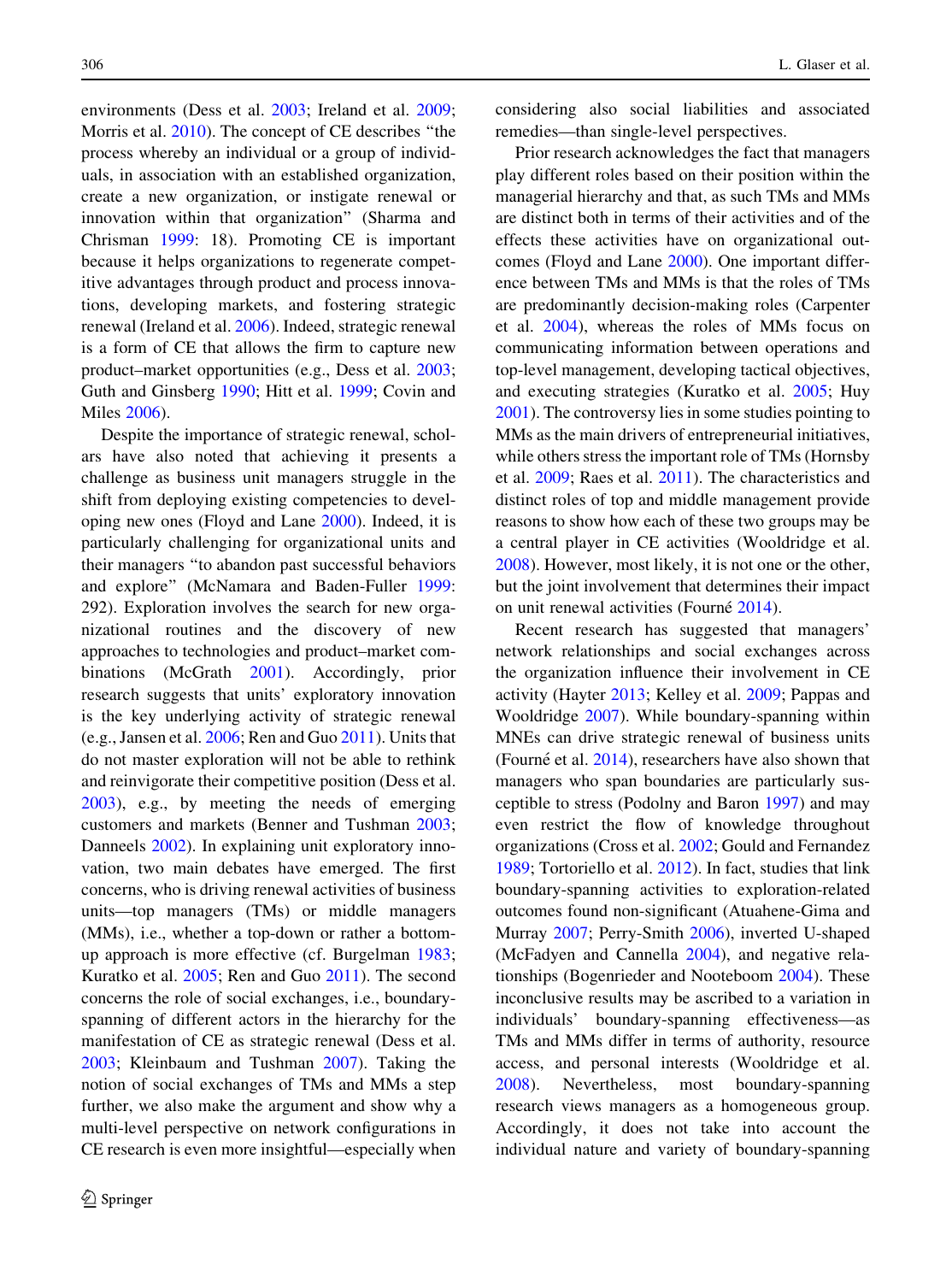activities on the part of managers at different hierarchical levels. Therefore, it remains unclear how individual differences determine when boundaryspanning will foster or inhibit the unit's renewal activities.

The main objective of this study, therefore, is to contribute with a granular understanding of why and how the hierarchical differences influence managers' capability to foster strategic renewal in their business units. As studies adopting a multi-actor perspective are scarce in CE research, yet hold their promise, Hornsby et al. [\(2009](#page-19-0): 11) recommend adopting such a perspective. By assuming heterogeneity in boundary-spanning across top management and middle management levels, we aim to reconcile the mixed findings and elucidate when boundary-spanning fosters exploratory innovation. Distinguishing between the roles of TMs and MMs makes it possible to examine the relationship between boundary-spanning and exploratory innovation at different levels of the organizational hierarchy and show who drives CE activity in form of strategic renewal—in this case within units exposed to changes in technology, market structure and the regulatory setting. With our multi-actor approach, we also advance the debate about a top-down (Hornsby et al. [2009\)](#page-19-0) versus bottom-up approach to CE (Ren and Guo [2011\)](#page-21-0).

More broadly, we respond to calls for more research into the role of personal and organizational networks in CE (e.g., Hornsby et al. [2013;](#page-19-0) Kelley et al. [2009\)](#page-20-0) and make two additional contributions.

First, we theorize and confirm that boundaryspanning by actors at one level in the organization has cascading effects on managers at adjacent levels. Thereby, intriguingly, our study reveals a direct positive influence of TM' boundary-spanning on their unit's strategic renewal activities that is offset by causing role conflict among their MMs, which in turn inhibits unit renewal activities. Hence, this research extends the debate on the positive and negative effects of managers' diversity of ties for inter-unit information search and utilization in renewal activities (cf. Hansen [1999](#page-19-0)), by uncovering the social liabilities of TMs' boundary-spanning.

Second, while past research has considered TMs' or MMs' positions in a single network, this paper develops a multi-level research model and demonstrates that network configurations may provide a remedy to problems in fostering CE by means of TMs'

boundary-spanning. Our findings demonstrate that overlap of a TM's network with the one of MMs—i.e., some redundancies in unit TM and MM networks reduces role conflict of MMs. By assessing the impact of relative fit of networking activities in terms of overlapping ties, this study contributes to network theory and CE literature by revealing how different actors' networks can have a joint influence on strategic renewal and mitigate the downsides of unilateral TM networking.

# 2 Conceptual background

#### 2.1 Boundary-spanning and strategic renewal

The literature on CE has introduced multiple forms of CE that all aim to capture processes of established organizations geared toward instigating renewal or innovation (Sharma and Chrisman [1999\)](#page-21-0). This paper focuses on strategic renewal as a form of CE (cf. Dess et al. [2003](#page-18-0)) and aims to explain variation in units' exploratory innovation as the key underlying activity of strategic renewal (McNamara and Baden-Fuller [1999;](#page-20-0) Ren and Guo [2011\)](#page-21-0). Exploratory innovation is defined as experimenting with new product–market combinations and requires building new skills and capabilities (Belderbos et al. [2010;](#page-18-0) Benner and Tushman [2003](#page-18-0)). Management research considers exploratory innovation vital to the performance and survival of organizations in changing environments (e.g., Govindarajan et al. [2011](#page-19-0); Phelps [2010](#page-21-0)) through strategic repositioning and capability development, which are core pillars of CE as strategic renewal (Ireland et al. [2009\)](#page-19-0).

Although exploratory innovation has been studied predominantly at the level of organizations (cf. Jansen et al. [2012\)](#page-20-0), the notion that its roots are to be found at lower levels in the firm has recently gained momentum in reviews and empirical research (e.g., Birkinshaw and Gupta [2013;](#page-18-0) Jansen et al. [2012\)](#page-20-0). CE literature has long acknowledged that managers fulfill different roles, based on their position within the organizational hierarchy and that, as such, TMs and MMs are distinct, both in terms of their entrepreneurial activities and of the effects these activities have on organizational outcomes (Hornsby et al. [2009;](#page-19-0) Ireland et al. [2009](#page-19-0); Kuratko et al. [2005](#page-20-0)). This underlines the important role of MMs promoting and implementing CE,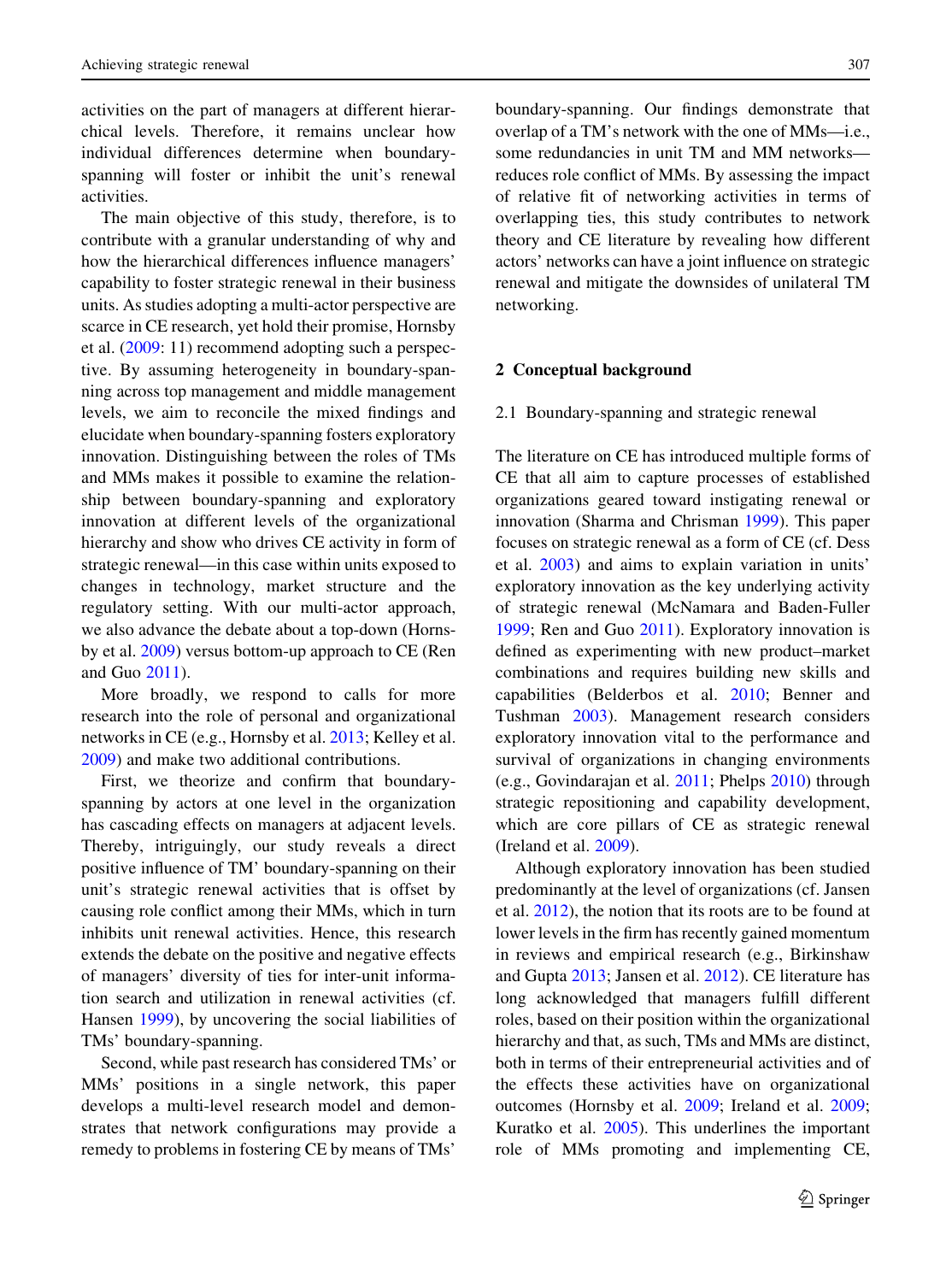because they connect the operational and strategic elements of a firm's activities (Hornsby et al. [2002](#page-19-0); Ren and Guo [2011\)](#page-21-0). However, research in this domain also confirms that TMs may be better positioned to leverage organizational capabilities and resources for entrepreneurial action (Hornsby et al. [2009;](#page-19-0) Srivastava and Lee [2005\)](#page-21-0). Despite these differences in actors' positions and power, rarely do empirical studies adopt a multi-actor perspective, although its explanatory potential is promising (Hornsby et al. [2009\)](#page-19-0).

Prior research has posited that structural positions matter for involvement in renewal activities (Ren and Guo [2011](#page-21-0)) and therefore the pursuit of exploratory innovation comes with challenges particularly for TMs and MMs who differ in terms of authority and resource access (Floyd and Lane [2000;](#page-19-0) Wooldridge et al. [2008](#page-22-0)). To better understand the disparity across actor groups, CE and MM studies have suggested that intra-firm network relationships influence management involvement and success in corporate entrepreneurial activities (Hayton [2005;](#page-19-0) Hornsby et al. [2013](#page-19-0); Kuratko et al. [2005;](#page-20-0) Pappas and Wooldridge [2007](#page-20-0)). Accordingly, this study examines the variety associated with different actors involved in corporate entrepreneurial processes from a network perspective.

According to the social network perspective, managers who span boundaries benefit from timely access to diverse information and enhanced power to enact strategic change (e.g., Burt [2004](#page-18-0); Shi et al. [2009](#page-21-0)). Indeed, recent research on MNEs indicates that managers' boundary-spanning activities matter with regard to strategic renewal of business units (Fourne´ et al. [2014;](#page-19-0) Wooldridge et al. [2008\)](#page-22-0). Boundaryspanning ties are instrumental in linking multiple sources of diverse knowledge that may be useful to innovation (Hansen et al. [2005;](#page-19-0) Lingo and O'Mahony [2009;](#page-20-0) Obstfeld [2005](#page-20-0)). Defined as activities through which new knowledge and expertise are sought from other units (Hansen [1999](#page-19-0)), boundary-spanning is a potential key driver of exploratory innovation. For instance, Pappas and Wooldridge ([2007\)](#page-20-0) show that managers who span boundaries are more strategically active compared to their non-boundary-spanning counterparts. Exploratory innovation requires new knowledge (Benner and Tushman [2002](#page-18-0)) and is facilitated when a work environment promotes risktaking and provides knowledge-rich stimuli and sufficient resources (Amabile et al. [1996;](#page-18-0) Jansen et al. [2012](#page-20-0)). Managers who span boundaries thus encounter a wider range of people with different outlooks and approaches (Perry-Smith and Shalley [2003\)](#page-21-0) and may find it easier to navigate and nurture their entrepreneurial projects despite organizational politics (Lechner et al. [2010\)](#page-20-0). In fact, recent studies suggest that interactions with members of internal and external networks enable MMs to gain the support they need to protect their entrepreneurial activities and leverage their credibility (Morris et al. [2010](#page-20-0)) as well as legitimacy (Hornsby et al. [2013](#page-19-0)).

While most boundary-spanning research has examined the positive outcomes for organizations, a review of studies in this area reveals that research into the disadvantages of boundary-spanning has evolved significantly since Podolny and Baron's [\(1997](#page-21-0)) work, by developing a better understanding of how to build and leverage ''collective knowledge bridges'' between separate business units (Zhao and Anand [2013](#page-22-0)). Scholars have recently tried to obtain a better understanding of how to coordinate and integrate intra-firm and alliances activities (Stettner and Lavie [2014\)](#page-21-0) and of how multiple connections affect knowledge sharing (Tiwana [2008](#page-21-0)). Nevertheless, while most boundaryspanning research has examined the positive outcomes for organizations, there is an emerging debate about social liabilities (Tortoriello et al. [2012\)](#page-21-0). By departing from the homogeneity assumption, we acknowledge the individual variety of the actors involved in boundary-spanning in relation to exploratory innovation in their units as well as cascading social liabilities. As such, this study develops theoretical implications which advance strategic renewal and boundary-spanning research by showing how different actors' boundary-spanning and network configurations at different managerial levels amplify or attenuate the units' exploration activities. With multi-level insights into how TMs' and MMs' foster CE in the form of strategic renewal throughout organizational units, we extend the conversation about different pathways to strategic renewal and about the direct and indirect impact of the key actors' social exchanges.

#### 2.2 Theoretical framework and hypotheses

Multiple theoretical perspectives and the debates described above inform our research framework (see Fig. [1\)](#page-4-0). It reveals the impact of different hierarchical positions on the ability to extract value from spanning boundaries for corporate entrepreneurial action in the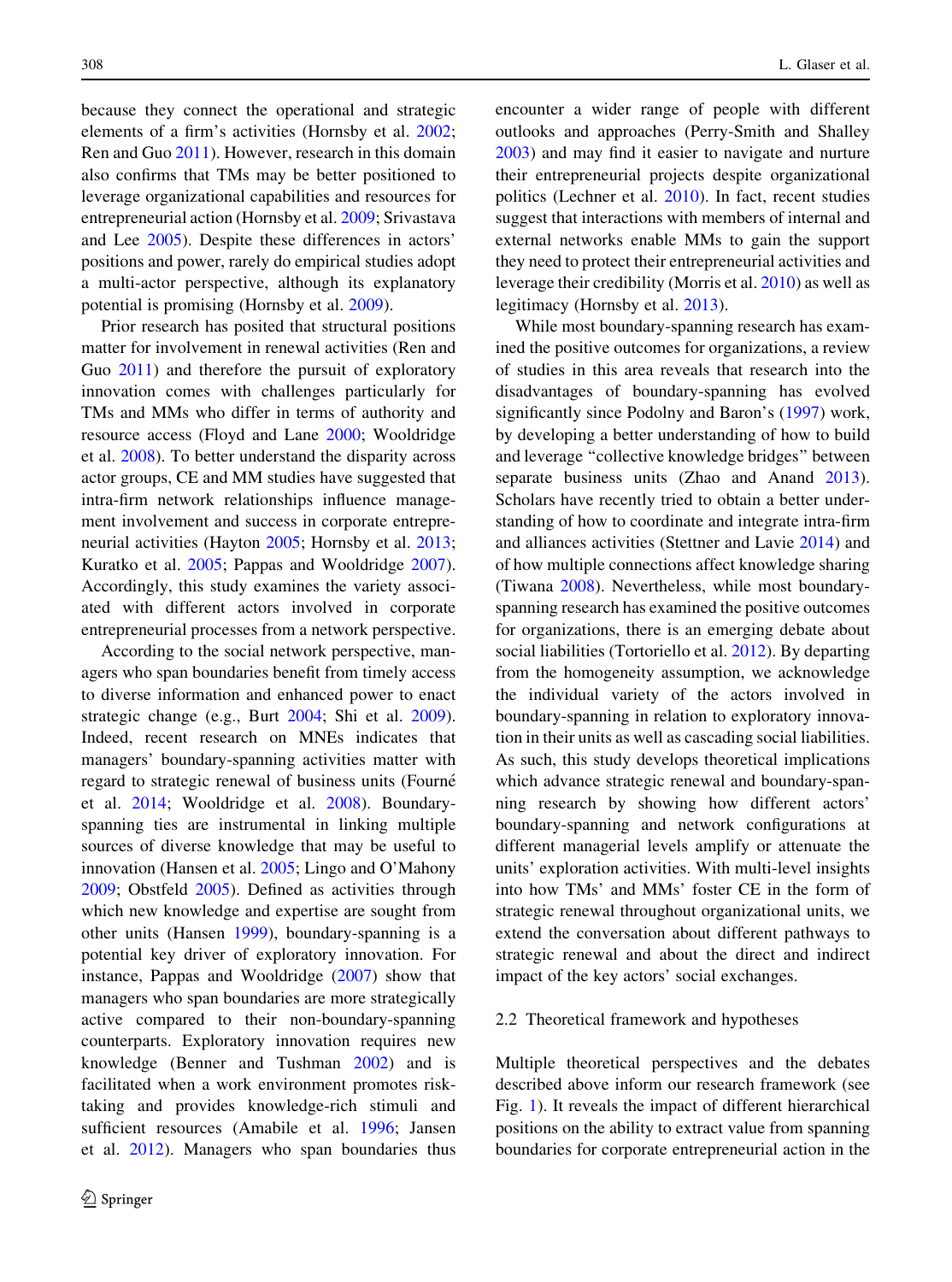<span id="page-4-0"></span>form of business unit renewal activities. Ren and Guo [\(2011](#page-21-0): 3) make a convincing case for the role of MMs in fostering CE activities by using attention structures and policy windows to sell new initiatives and "champion exploratory opportunities." Conversely, others highlight top-down role of TMs in being more influential facilitators of executing CE strategies (Hornsby et al. [2002](#page-19-0)) as well as benefiting more from a supportive context, e.g., due to resource access (Hornsby et al. [2009\)](#page-19-0). To resolve these opposing views, whether strategic renewal should be driven by TMs or MMs, our theoretical model distinguishes TMs and MMs in terms of their positions and roles. We differentiate between two intra-organizational networks: the information network of TMs and the information network of the MMs. This facilitates analyzing how the boundary-spanning activities of managers at different hierarchical levels have a differential effect on their units' exploratory innovation.

Our multi-level model also acknowledges that decisions and actions of managers are ''embedded'' in a system of social relations (Granovetter [1973](#page-19-0)), which determines how enabling or constraining a managers' environment is for pursuing entrepreneurial initiatives. As such, we argue—following the logic of research on top executive characteristics (Ou et al. [2014\)](#page-20-0)—that there may be important cascading effects across the hierarchy as a consequence of TMs' networking behavior.

We theorize that social liabilities in form of increasing role conflict may be experienced by MMs, which in turn obstructs exploratory innovation.

Hence, we extend the emerging configurational per-spective (Guler and Nerkar [2012;](#page-19-0) Hansen [1999](#page-19-0); Tiwana [2008](#page-21-0)) by investigating what the optimal configuration of ties looks like. It is possible to conceive that the fit in terms of overlapping ties between TMs' and MMs' networks conditions the effect of TM boundary-spanning. Such a constellation improves the potential for utilizing network ties to implement potential exploratory innovation, e.g., as it improves MMs' ability to anticipate demands from the top (Hansen [1999](#page-19-0)). Hence, this paper extends the notions of social liabilities with cascading effects and provides insights into associated remedies.

# 2.3 Relative utility of TMs' and MMs' boundaryspanning

The ability to bridge knowledge from a variety of organizational domains, i.e., spanning boundaries, is seen as vital to promoting CE (Hayton and Kelley [2006\)](#page-19-0). Managers' boundary-spanning activities have been linked to outcomes closely related to strategic renewal, such as creativity, new product development, and service enhancement (Carlile [2004;](#page-18-0) Hargadon and Sutton [1997;](#page-19-0) Tortoriello et al. [2012\)](#page-21-0). Dess et al. [\(2003\)](#page-18-0) emphasize the value of social exchanges inside the organization in the pursuit of strategic renewal.

Yet, the literature on strategic renewal acknowledges that managers of different levels have different CE roles (Kuratko et al. [2005\)](#page-20-0). On the one hand, TMs act in concert with others throughout the organization to identify effective pathways for new business creation or new product development (Hornsby et al.



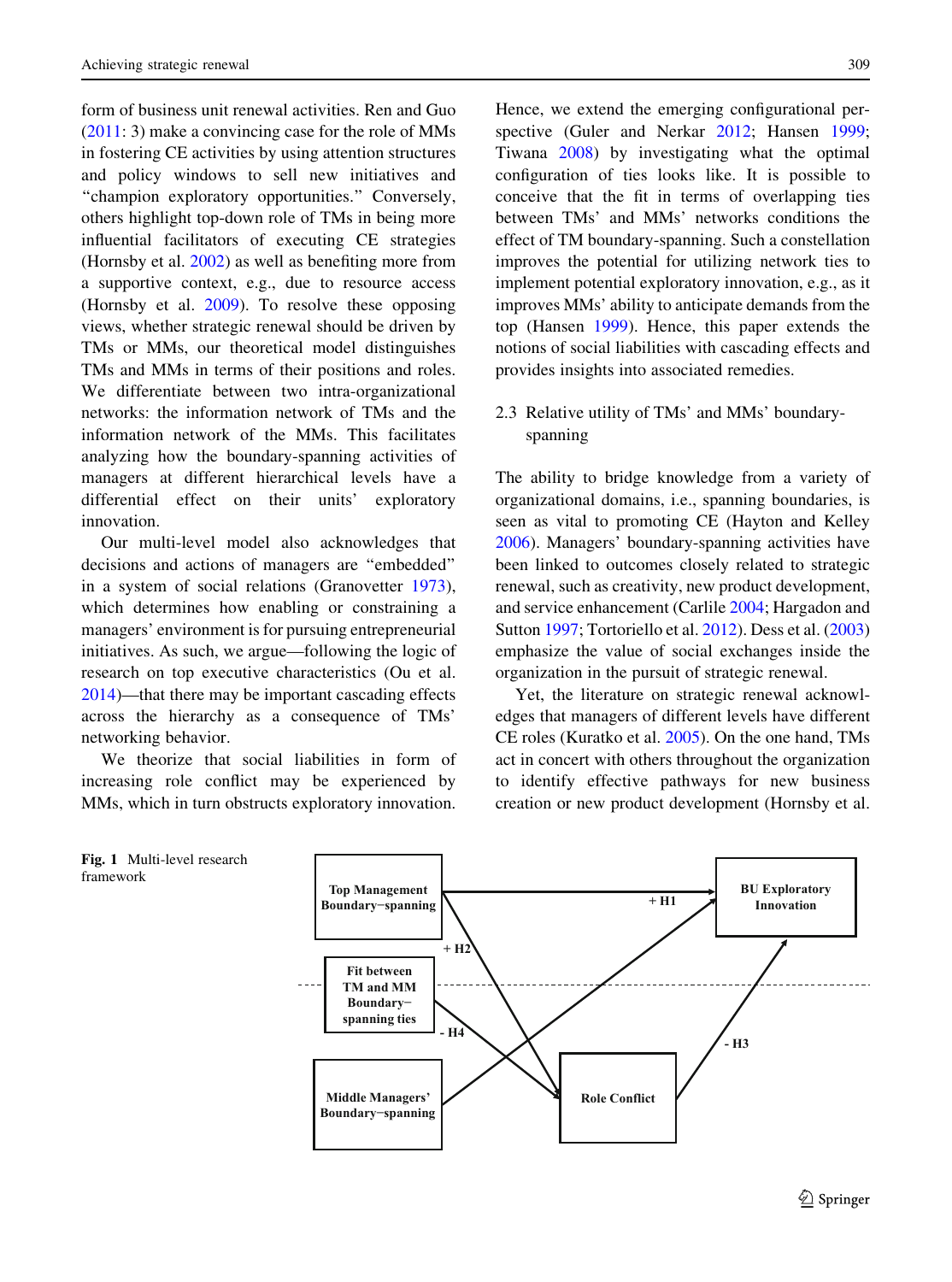[2009\)](#page-19-0). In addition, TMs can also draw on insights generated through the interaction with external stakeholders (Collins and Clark [2003;](#page-18-0) Geletkanycz and Hambrick [1997;](#page-19-0) Yoo et al. [2009](#page-22-0)). On the other hand, MMs are responsible for harboring and championing new initiatives, facilitating adaptability and entrepreneurial processes, synthesizing information and reporting upwards, and implementing new programs (Floyd and Lane [2000](#page-19-0)). An important difference between TMs and MMs is their formal authority, which has been shown to play a critical role in executing tasks and the structural ability to leverage organizational resources and capabilities that support corporate entrepreneurial action (Hornsby et al. [2009](#page-19-0); Huy [2001;](#page-19-0) Ibarra [1993\)](#page-19-0). Hence, the more powerful a manager, the more (s)he may benefit from boundaryspanning activities when pursuing exploratory goals.

Power differences also highlight another distinction between TM and MM roles. Prior research has demonstrated that the roles of TM and MM differ significantly in terms of their requirements with regard to strategic thinking and actions (Bartlett and Ghoshal [1995;](#page-18-0) Currie and Procter [2005](#page-18-0); Wooldridge et al. [2008\)](#page-22-0). Key tasks for TMs are to convey effectively the units' strategic priorities to their direct reports, in most cases MMs. As summarized by Floyd and Lane [\(2000](#page-19-0): 158) in order to achieve strategic renewal, the TM role set includes ratifying, directing and recognizing, while the MMs' roles are to champion, facilitate, synthesize and implement. A crucial difference in this respect concerns the significance of boundary-spanning for these activities. TM boundary-spanning is expected to support actions such as opportunity discovery and strategy formulation, as it imbues such actions with fresh external knowledge and information (Pappas and Wooldridge [2007\)](#page-20-0). Yet, for MMs, the implementation of renewal activities may not benefit from the injection of new information received through boundary-spanning activities, for instance as new ideas are of limited utility when resource availability is limited. Hence, TMs can leverage the know-how and ideas sourced through boundary-spanning more easily than MMs who are more constrained in terms of resource access (Huy [2001](#page-19-0)).

Taken together, boundary-spanning creates an opportunity for both TMs and MMs to access a variety of different perspectives and information flows throughout the organization (Perry-Smith and Shalley [2003;](#page-21-0) Tsai and Ghoshal [1998](#page-21-0)), allowing both levels to achieve higher levels of exploratory innovation within their units (Rogan and Mors [2014\)](#page-21-0). However, given their different role requirements, authority and varying degrees of resource access, the relationship between boundary-spanning and exploratory innovation is expected to be stronger for TMs than for MMs.

Hypothesis 1 The positive relationship between boundary-spanning and exploratory innovation is stronger for TMs than for MMs.

# 2.4 TMT boundary-spanning and MMs' role conflict

While acquiring knowledge outside organizational units provides the opportunity to see a problem or task from an alternative perspective that can stimulate creativity and foster experimentation (Hansen [1999](#page-19-0); Hargadon and Sutton [1997;](#page-19-0) Perry-Smith [2006](#page-21-0)), it also creates inconsistent expectations to exert work-roles by unit members. Earlier findings from socio-psychological research have demonstrated that individuals who engage in boundary-spanning also experience significant role overload and role conflict, because they face simultaneous and often conflicting pressures (Kahn et al. [1964](#page-20-0); Katz and Kahn [1978](#page-20-0)). Importantly, these disadvantages of cross-unit boundary-spanning may extend to members other than the focal actor, as unit differences in terminology, perspectives, and expectations lead to an overall lack of understanding among MMs within a unit (Mehra et al. [2006](#page-20-0)), exacerbating perceived ambiguity and role conflict (Floyd and Lane [2000](#page-19-0)).

According to role theory (Kahn et al. [1964](#page-20-0)), individuals form perceptions of their organizational role, which are shaped by role senders, including supervisors (Walker et al. [1975](#page-22-0)). When individuals' expected behaviors are inconsistent, they lead to role conflict, which is defined as the degree of incongruity or incompatibility of expectations associated with a role (Rizzo et al. [1970](#page-21-0)).

Prior research has suggested that the corporate context perpetuates the development of expected behaviors (i.e., role schemas) that are in conflict with entrepreneurial behavior (Corbett and Hmieleski [2007\)](#page-18-0). Due to different perspectives, interests, and expectations, boundary-spanning by top management team (TMT) members could create significant gaps between what TMT plans or intends and what is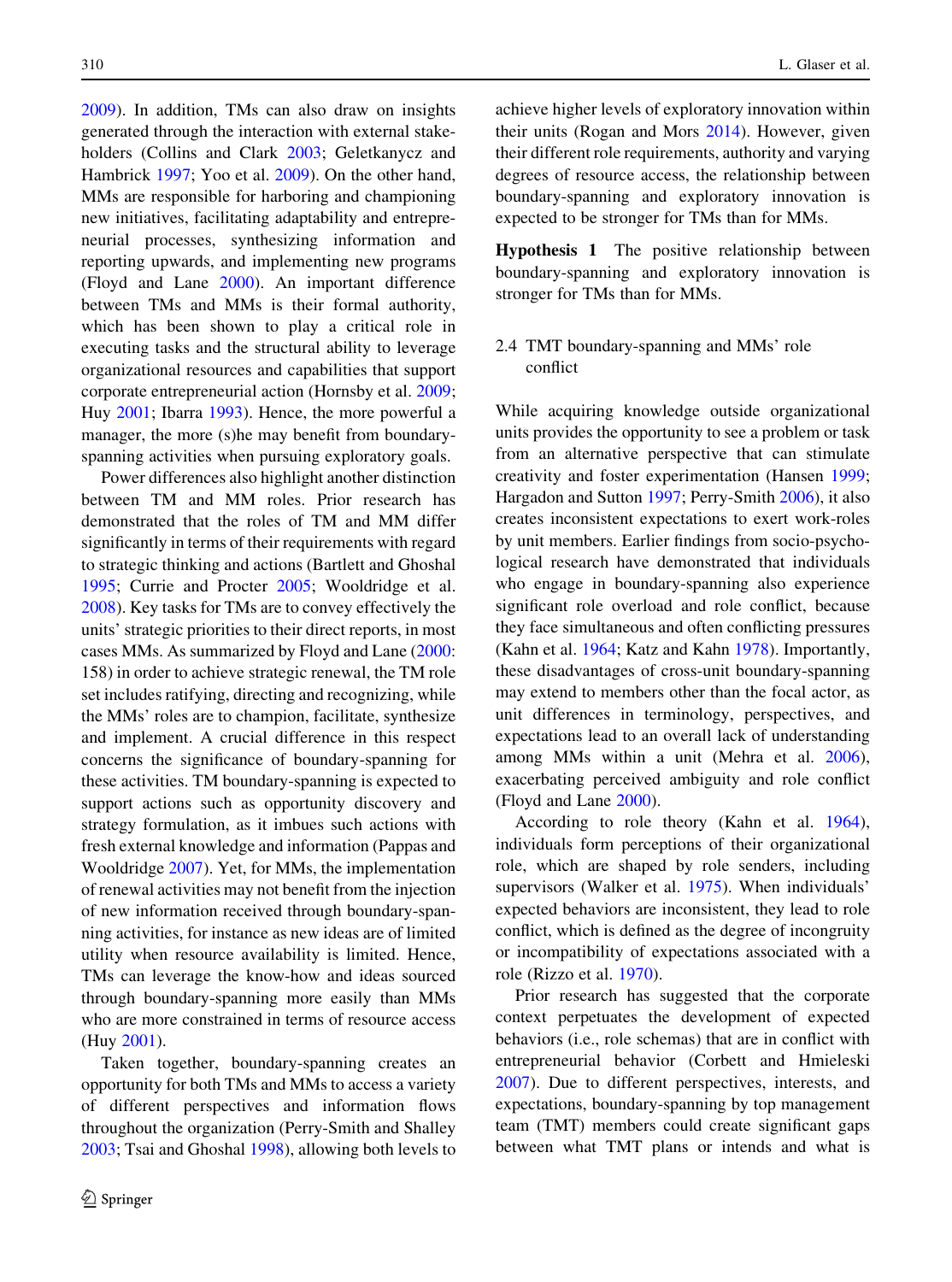expected and perceived by MMs (Ford et al. [2008](#page-19-0); Huy [2002](#page-19-0)). For instance, TMs may send confusing signals demanding that MMs deploy existing resources efficiently but also develop new competencies. MMs' role implies that they are the accomplices of the TM and at the same time representative of their subordinates (Sims [2003\)](#page-21-0). Their focus is on communicating information effectively between the firm's two internal managerial stakeholders (TMs and operation-level managers) (Huy [2002;](#page-19-0) Kuratko et al. [2005\)](#page-20-0), which puts them in a difficult position. Coping with contradicting demands originating from TMT boundary-spanning, may lead MMs to experience stronger tensions and greater role conflict (Ashford et al. [2003](#page-18-0); Friedman and Podolny [1992](#page-19-0)). Moreover, boundary-spanning can lead to additional perceived role conflict, when the promised benefits cannot be realized or lose desirability (Gargiulo and Benassi [2000\)](#page-19-0). This is likely to happen when there is information asymmetry between TMs and MMs, resulting in unrealistic mandates (Lüscher and Lewis [2008\)](#page-20-0) or goals (Raes et al. [2011\)](#page-21-0). Thus, MMs whose TMs span boundaries become particularly susceptible to role conflict due to differing and inconsistent expectations (Kahn et al. [1964](#page-20-0)).

Furthermore, scholars have shown that the potential for role conflict experienced by managers is partly a function of the number of roles they are expected to play (Nandram and Klandermans [1993](#page-20-0); Peterson et al. [1995\)](#page-21-0). In large global firms, positions are defined as job roles, and managers accordingly behave in ways that are consistent with the way their roles are defined (Kahn et al. [1964\)](#page-20-0) and shaped by function-specific experience (Mom et al. [2015\)](#page-20-0). However, TMT members span boundaries and draw on a wide range of different perspectives due to a vast number of internal and external relations (Collins and Clark [2003](#page-18-0); Geletkanycz and Hambrick [1997](#page-19-0); Yoo et al. [2009](#page-22-0)). Thus, the TMTs' suggestions and demands cascading down the hierarchy may be infused with a broad range of insights and challenges for MMs, expanding the role set, to the extent that the latter will struggle to find a common ground facilitating integration and implementation of knowledge (Dougherty [1992;](#page-18-0) Tortoriello et al. [2012\)](#page-21-0). Because MMs have limited time and are exposed to a myriad of requests, they face challenging and conflicting cognitive demands (Leroy [2009](#page-20-0)). Overall, we expect that boundary-spanning of TMT members will result in role conflict among MMs, who

find it increasingly difficult to execute their roles successfully because the expectations imposed upon them are incompatible (Bolino and Turnley [2005](#page-18-0); Kahn et al. [1964\)](#page-20-0).

Hypothesis 2 TMTs' boundary-spanning is positively related to MMs' role conflict.

## 2.5 Role conflict and exploratory innovation

We have argued that MMs' role conflict may be a consequence of TMT boundary-spanning. Because organizations are role systems in which the social interactions between system members determine how work is carried out (Katz and Kahn [1978\)](#page-20-0), role conflict should impact performance outcomes (Tubre and Collins [2000\)](#page-21-0). Therefore, we investigate how role conflict among MMs is related to strategic renewal activities within their units.

Prior research has shown that exploratory innovation involves a high level of knowledge generation (Grant [1996\)](#page-19-0). This requires a deep immersion, transfer and absorption of new knowledge and thus necessitates MMs to spend time on exploration activities. The latter include scanning the environment and recognizing opportunities (Shepherd et al. [2007](#page-21-0)), proposing and interpreting entrepreneurial opportunities (Hornsby et al. [2009\)](#page-19-0), and developing new organizational routines and systems (Crossan and Apaydin [2010](#page-18-0); Zollo and Winter [2002](#page-22-0)). Looking at role theory, exploration activities of MMs thus require facilitating adaptability and exerting upward influence by championing new initiatives, which demand an entrepreneurial mindset that nurtures creativity and experimentation as well as emotional equanimity (Huy [2002](#page-19-0); Mantere [2008;](#page-20-0) McGrath [2001](#page-20-0)).

Scholars have shown that MM who experience role conflict can suffer from ''reluctance'' (Goffee and Scase [1992\)](#page-19-0), "disillusionment" and "disaffection" (Johnson and Frohman [1989](#page-20-0)), or ''paralysis'' (Westley [1990\)](#page-22-0). Indeed, Dess et al. [\(2003](#page-18-0)) argue that managers caught in role conflict are unlikely to display entrepreneurial behavior successfully, which will disrupt the information exchange needed for CE. For instance, Currie and Procter ([2005\)](#page-18-0) noted that MMs who experienced role conflict were caught between traditional expectations and innovative role demands. They appeared uncertain about whether and what kind of change was appropriate, and consequently, which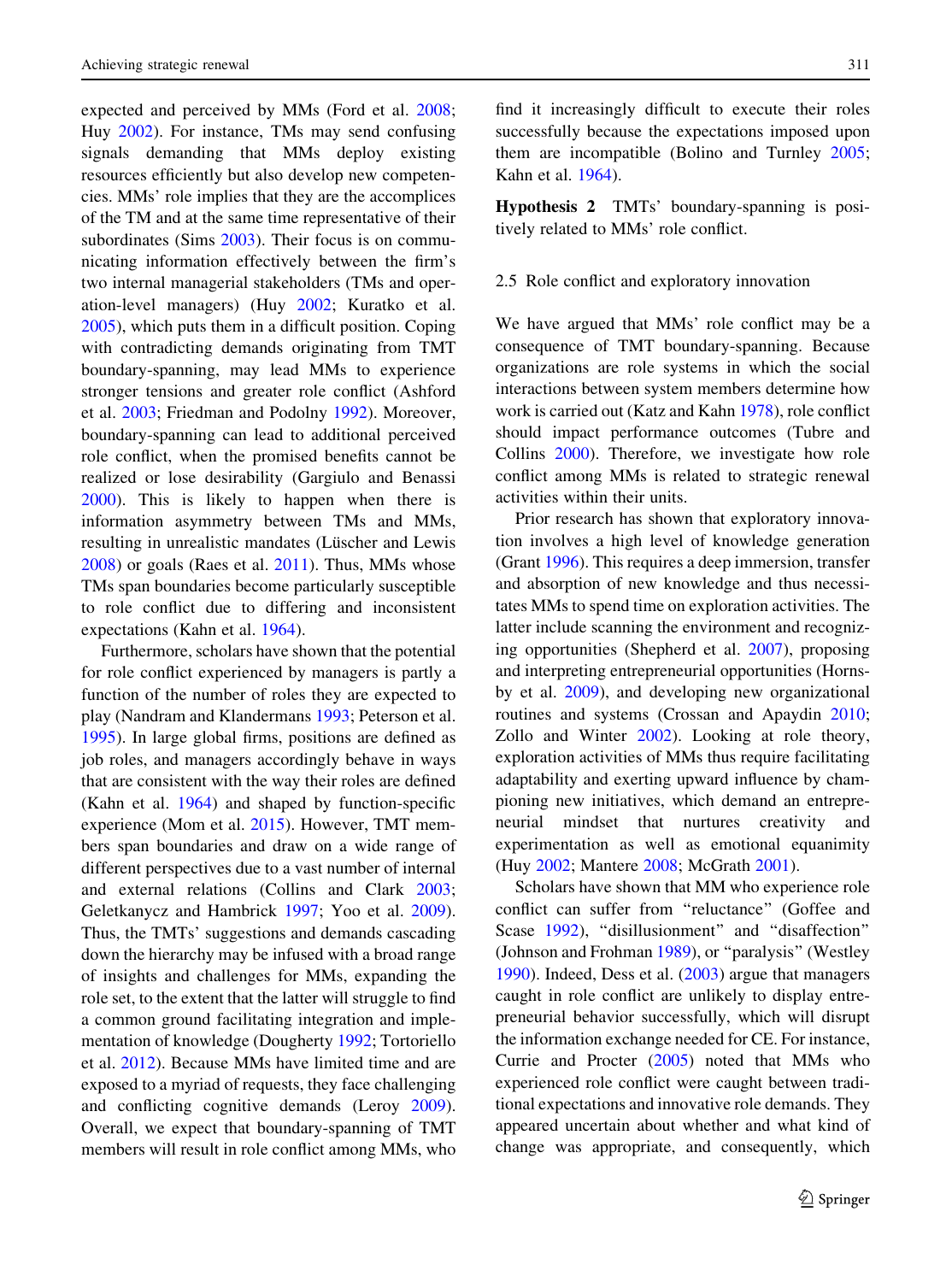strategic role was expected. As a result, MMs may be more focused on increasing reliability and thus on exploitative activities, rather than on exploration activities. Role conflict creates stress for MMs that leads to organizationally dysfunctional behaviors such as dishonesty and avoidance (Grover [1993](#page-19-0)), which can disrupt exploratory innovation, since these behaviors may deprive the firm of timely access to the required information (Dess et al. [2003\)](#page-18-0). Given that coping with role conflict and stress requires time and dedication, MMs will reduce experimental behaviors, limit search scope, and have an increasingly selective perception of alternatives (Rowley et al. [2000\)](#page-21-0). In short, while exploratory innovation requires MMs to experiment and adopt a long-term orientation (Tushman and O'Reilly [1996\)](#page-21-0), role conflict may constrain their capacity to pursue the creative and experimental activities associated with exploration.

It is likely that MMs faced with disparate and incompatible demands fail to identify, let alone seize improvement opportunities to enhance their units' exploratory innovation (Bolino and Turnley [2005](#page-18-0)). Although the entrepreneurial actions expected of MMs encompass proposing and interpreting new business opportunities (Hornsby et al. [2009](#page-19-0)), MMs experiencing role conflict will respond to problems in familiar ways, to save time and effort, and use low-risk solutions based on existing capabilities (Daft and Lengel [1986](#page-18-0); Galunic and Rodan [1998](#page-19-0)). Role conflict among MMs will, therefore, keep them from departing from existing knowledge and reduce their unit's exploratory innovation.

Hypothesis 3 MMs' role conflict is negatively related to their units' exploratory innovation.

## 2.6 The role of fit between multi-level ties

While we expect MMs' role conflict to be influenced by the extent to which TMTs span boundaries, MMs themselves can also play an active role in reducing these effects. As change agents, their activities include interacting systematically with other organizational actors in different parts of the organization and linking actions and ideas between technical and administrative levels of organizations (Van Cauwenbergh and Cool [1982](#page-22-0)). Based on their unique position in organizations, MMs are nested in a diverse set of social relations (Huy [2002\)](#page-19-0). However, instead of assuming that these managers can get ''stuck'' in the midst of the demands from TMs as well as the concerns of peers and subordinates, we propose that MMs can also develop similar relationships outside their unit, i.e., a structural overlap with their TMs' network providing the protection and complementary insights needed to perform their roles and meet seemingly contradictory expectations. Overlap and complementarity may help MMs anticipate and interpret demands from TMT members effectively and thus reduce ambiguity and mitigate the potential for role conflict (Rogers and Molnar [1976\)](#page-21-0).

The idea that network activity at one level of the system is related to network structures at another level is in line with Burts' [\(2007](#page-18-0)) observation that opportunities for direct social capital disappear with the inclusion of indirect contacts. Consequently, configurations of MMs boundary-spanning and TMT boundary-spanning ties determine how a network structure enables and constrains interactions between the two levels. It is a promising avenue for research as shown by Hornsby et al. [\(2009](#page-19-0)) who distinguish several managerial levels and role perceptions. Moreover, Moliterno and Mahony [\(2011](#page-20-0)) have shown that the success of an individual's boundary-spanning activities depends on that individual's position relative to the group.

To further investigate this multi-level perspective of social network theory, we propose that a MM's own boundary-spanning ties in the information network may serve as a key contingency protecting him/her from encountering role conflict. For instance, MMs may span boundaries themselves to provide access to the information and resources needed to anticipate and fulfill the TMTs expectations. When MMs span the same ties as their TMTs, demands and expectations become more aligned, information asymmetry is reduced, and the possibility of role conflict will be reduced (Raes et al. [2011](#page-21-0)). Furthermore, by complementing the structural gaps created by TMTs boundary-spanning activities, MMs can span similar relationships outside their focal unit. Hence, in a closed system, spanning the same boundaries facilitates reputation and trust—also through monitoring behavior (Burt [2004\)](#page-18-0). Consequently, the social and emotional costs of opportunism within and outside the network and these ties create a tendency toward comfort in interaction, which in turn reduces the risks and costs of coordination. This fit between ties may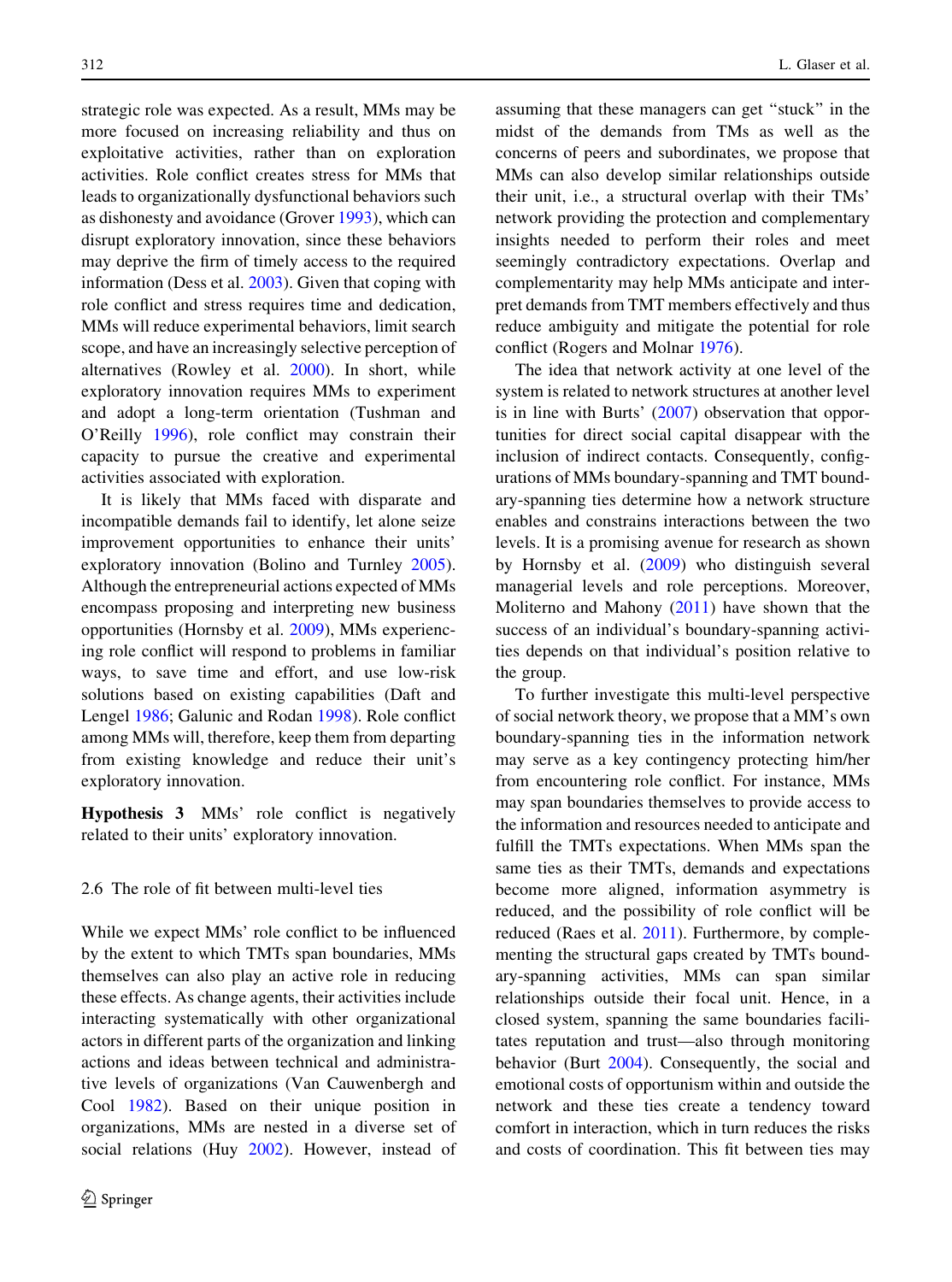Fig. 2 Overlapping boundary-spanning ties between two hypothetical MMs and their TMs

<span id="page-8-0"></span>buffer demands that cause role conflict and protect MMs in the execution of their roles (Andriopoulos and Lewis [2009\)](#page-18-0).

To illustrate what we mean with the fit between boundary-spanning ties of TMT and MM, Fig. 2 presents a general model of cross-level effects for multi-level organizational theory. The triangles represent five units  $(A-F)$  and the dots  $(1-2)$  represent two hypothetical MMs working in unit A. The straight lines are the boundary-spanning ties of the TMT of unit A, while the dashed lines represent the boundaryspanning ties of the two MMs.

As demonstrated in Fig. 2, the TMT of unit A spans boundaries with two other units (unit B and C). MM 1 also spans two boundary ties and MM 2 spans three boundary ties. We define the degree to which MMs boundary-spanning ties are the same as the TMT boundary-spanning ties as overlapping ties and propose that a fit in terms of overlap will reduce role conflict. Such ties enable MMs reporting to boundaryspanning TMs to reconcile the contradictions inherent in different bodies of knowledge, values and beliefs originating from TMs. For instance, Marrone et al. [\(2007](#page-20-0)) found that direct boundary-spanning yielded benefits to unit MMs by reducing their role overload. Thus, direct boundary-spanning by MMs may provide them with emotional support from peers or help them prioritize tasks and devise strategies to cope with conflicting demands originating from TMT members (Kohli and Jaworski [1994](#page-20-0)). Thus, boundary-spanning may help MMs anticipate and embrace contradictory demands by drawing on their colleagues' experiences in similar situations or their own trial-and-error learning process (Smith and Lewis [2011\)](#page-21-0).

Furthermore, research indicates that a dense and even redundant network of ties is often a precondition for internalizing a clear and consistent set of expectations and values in order to be effective in one's role (Podolny and Baron [1997\)](#page-21-0). For instance, a dense network of personal contacts positively influences the speed and openness of the spread of information among network members due to exchange-inducing

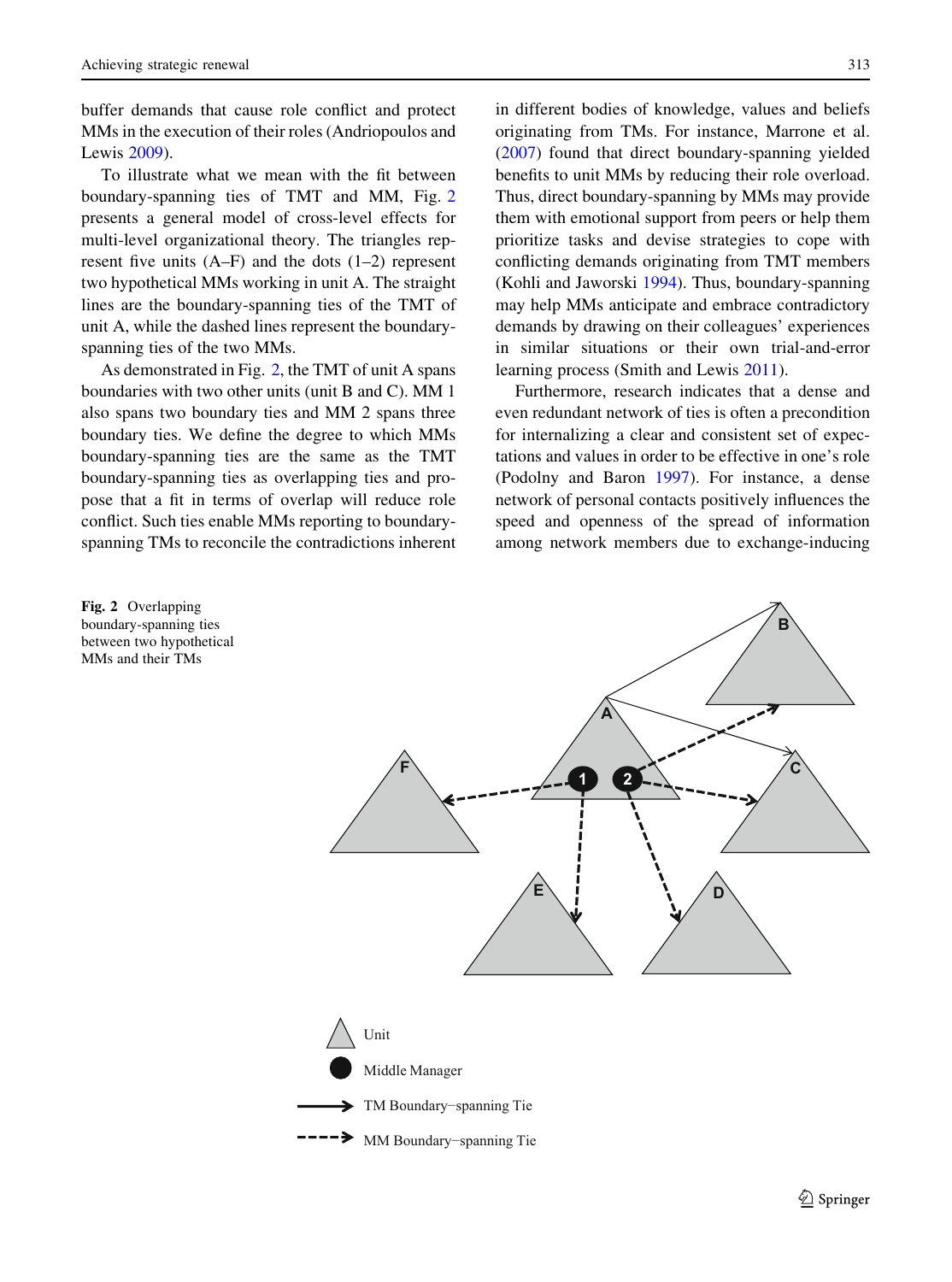social norms that create a sense of generalized exchange (Hansen [1999;](#page-19-0) Uzzi [1997](#page-22-0)). Consequently, when MMs have boundary-spanning ties similar to their TMT, demands, interests and expectations may be anticipated more easily and can be addressed more effectively. Mutual ties among TMTs and MMs have the advantage of providing information to MMs, reducing time and effort needed to look for differentiating and integrating contradictory work streams. Thus, a fit in terms of overlap facilitates alignment of work streams and interests.

As shown in Fig. [2,](#page-8-0) overlap in ties may facilitate cooperation and knowledge integration due to reduced friction and an improved mutual understanding (Tortoriello and Krackhardt [2010](#page-21-0)). Also, overlapping ties will involve exchange processes among organizational actors sharing a common language, which speeds up the transfer of information, enhances recognition of problems and solutions, and allows for the transfer of tacit knowledge that is hard to codify (Reagans and McEvily [2003;](#page-21-0) Szulanski [1996\)](#page-21-0). All these benefits will provide adequate remedies to role conflict that emerges when MMs are faced with boundary-spanning TMs. Accordingly, we expect that fit in terms of overlap weakens the relationship between TMT boundary-spanning and MMs' role conflict.

Hypothesis 4 Fit in terms of overlapping boundaryspanning ties between MMs and the TMT of the same unit reduces MMs' role conflict.

# 3 Methods

#### 3.1 Research setting

To test our hypotheses, we conducted a field study in a large multi-national transport and logistics services company with approximately 163,000 employees worldwide. The company, with headquarters in the Netherlands, grew considerably in the years prior to our study and had annual revenues of approximately \$17 billion in 2010. The company served as an appropriate setting to conduct our field study for several reasons. In April 2009, the Dutch Ministry for Infrastructure and the Environment announced that it was ending the monopoly of privatized mail. Facing new entrants and market liberalization, the company needed to balance between remaining its marketshare in the home market and exploring opportunities using new technologies in emerging product-market domains. Stimulating entrepreneurial behavior among the business units' managers was a strategic priority. The company consisted of 34 geographically dispersed business units, each with their own decisionmaking and budget responsibilities. Accordingly, we expected to encounter sufficient variance in terms of boundary-spanning activities of the TMs and MMs as well as variance among the units' respective level of strategic renewal activities.

#### 3.2 Research design and data collection

To avoid potential problems associated with singleinformant and common-method bias (Podsakoff et al. [2003\)](#page-21-0), primary and secondary data were collected at multiple levels within the firm. The primary data for this study were collected in 2010 by surveying the two population groups; the TMs and the MMs of each unit. At the time of the survey, human resource representatives provided us with the contact details of all the TMs and MMs of the company's 34 business units. We started by contacting the MMs who report directly to the TMT of their unit. Respondents were requested to complete several scales capturing their role conflict and information about their communication linkages with other organizational units. A second survey, which was sent to the TMTs of each unit, contained questions about the unit's exploratory innovation and their knowledge transfer relationships with other units. Similar to the MM survey, TMs reported on their communication relationships inside the organization. We could thus triangulate the network data obtained from the managers and thereby enhance the validity of the measures and reduce common-method variance. To ensure confidentiality, we promised not to reveal any names of the units and managers involved in this research.

For the 687 surveys that were issued in total, we obtained usable responses from 397 MMs (72 percent response rate) and 72 TMs (56 percent response rate), which means that per unit, on average 2.1 TMs and 11.7 MMs completed the survey. We tested for nonresponse bias by comparing key attributes of respondents and non-respondents. Logistic regression analyses indicated no significant differences on either gender tenure or job grade. By gathering primary and secondary data at multiple levels, we established the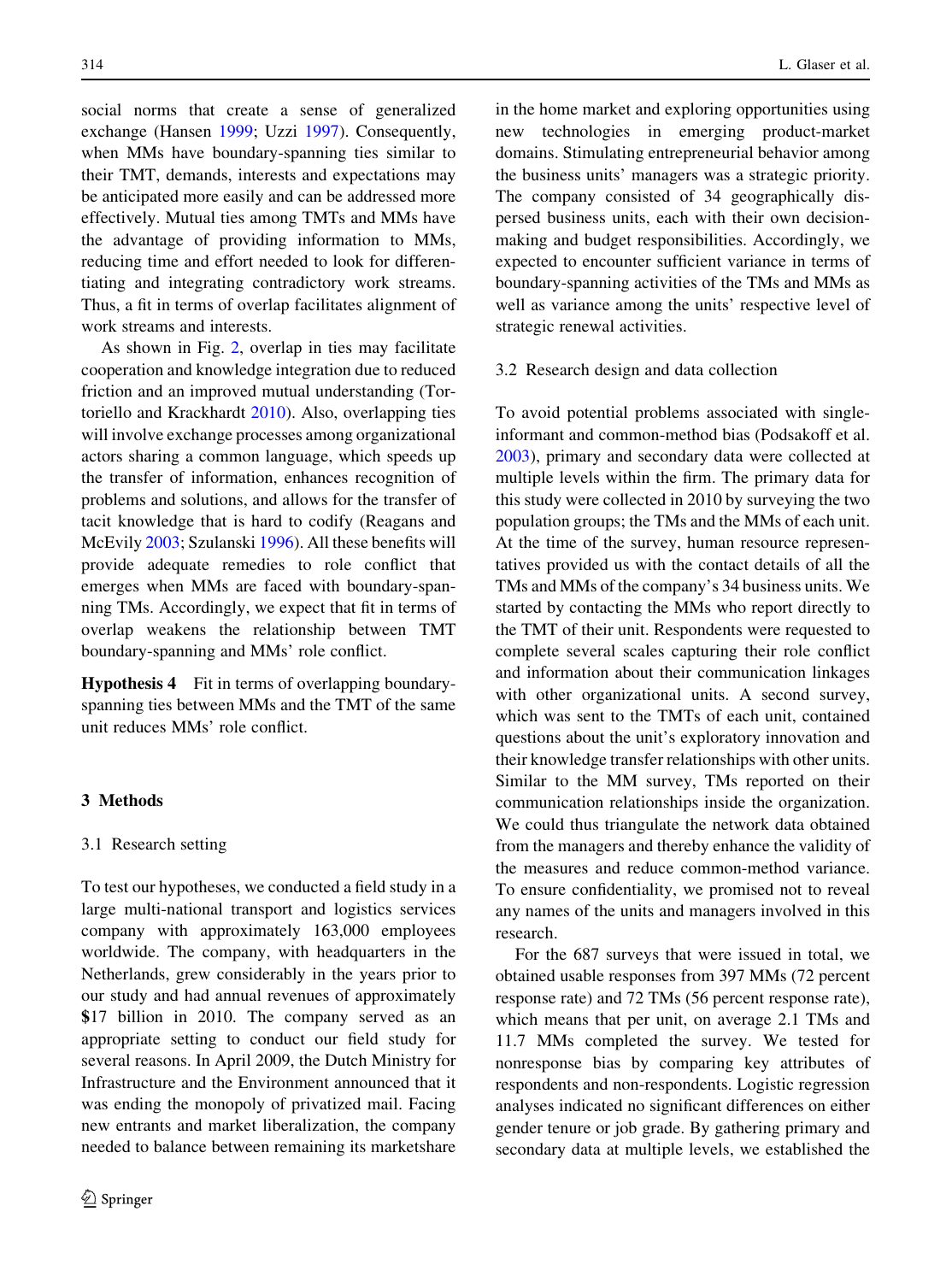validity of the measures and reduced common-method variance preventing potential problems associated with single-informant bias and common-method bias (Podsakoff et al. [2003\)](#page-21-0).

# 3.3 Measures and validation

#### 3.3.1 Exploratory innovation

A six-item scale from Jansen et al. [\(2006](#page-20-0)) measuring exploratory innovation of the unit was adopted. The TMs were asked to indicate the extent to which their unit departs from existing knowledge and skills or existing customers, markets and products by rating the items on a seven-point Likert scale ranging from 1, "strongly disagree," to 7, "strongly agree." One example items is: ''We commercialize products and services that are completely new to our unit.'' All items loaded on a single factor with an eigenvalue of 4.07 and accounting for 64 percent of the variance  $(\alpha = .90)$ . The items were averaged to form a single measure of exploratory innovation.

#### 3.3.2 Role conflict

This construct was operationalized by adopting the eight-item scale developed by Rizzo et al. ([1970\)](#page-21-0). The MMs were asked to indicate the extent to which they experienced role conflict by rating the items on a scale ranging from 1, "strongly disagree", to 7, "strongly agree.'' An example item is: ''I receive incompatible requests from two or more people.'' We conducted exploratory analyses, as previous scholars have only used several items from the original eight-item scale to cover the full range of the construct (cf. Coelho et al. [2011;](#page-18-0) Schuler et al. [1977\)](#page-21-0). The results of the exploratory factor analysis yield cross loadings of one item. We ran another exploratory factor analysis excluding one item and found all items loading on a single factor having an eigenvalue of 2.75 and accounting for 54 percent of the variance ( $\alpha = .81$ ). The seven items were averaged to form a single measure of role conflict.

## 3.3.3 TMT boundary-spanning

The TMs were presented with a list of all 34 business units and asked to check off the units they regularly contacted for new knowledge or expertise (cf. Hansen [1999\)](#page-19-0). Following Tsai [\(2001](#page-21-0)), we also asked the opposite question, that is to say, TMs were asked to indicate which units came to their own unit for new knowledge or expertise. Because we had more than one top manager in each unit, we calculated the sum total of their boundary-spanning ties to represent the variable ''TMT boundary-spanning.'' We considered data valid when knowledge transfer relationship (indicated by any TM of the knowledge source unit) was confirmed by any TM of the knowledge recipient unit. We thus discerned the existence of a tie between TMT $i$  and TMT $j$  if a top manager  $i$  indicated (s)he had provided their knowledge to unit j and a top manager from unit j also confirmed receiving knowledge from unit i (cf. Hansen [1999](#page-19-0); Tsai [2001](#page-21-0)). Using validated data, we recorded all 72 responses into a  $34 \times 34$  one mode data matrix, in which cell Xij represents the number of confirmed ties if TMTi provided its knowledge to TMTj. Consistent with prior research (Burt [2004\)](#page-18-0), we then calculated for each of the TMTs the number of boundary-spanning ties using UCINET 6 (Borgatti et al. [2002](#page-18-0)). These values ranged from 1 to 23 with a mean score of 7.2 and a standard deviation of 3.3.

## 3.3.4 MM boundary-spanning

The MMs were presented with a list of the units and were asked to tick the units that provided them with new knowledge or expertise. Responses were recorded in a 397  $\times$  34 two-mode network matrix in which cell  $Xij = 1$  when MM*i* indicated an information-seeking relationship with unit j, and  $Xij = 0$  otherwise. Based on the egocentric network, the boundary-spanning of each MM was constructed from the number of units to which the MM in question was connected. These values ranged from 1 to 30, with a mean score of 4.8 and a standard deviation of 4.5.

# 3.3.5 Fit

Fit, in terms of overlapping ties, was calculated by transforming the 34 X 34 unit matrix and the 397 X 34 MMs matrix and then applying Boolean combinations, using UCINET 6 (Borgatti et al. [2002](#page-18-0)). We combined the two matrices by recording all responses in one data matrix, under the condition that they had at least a value of 1. For each MM, we calculated the number of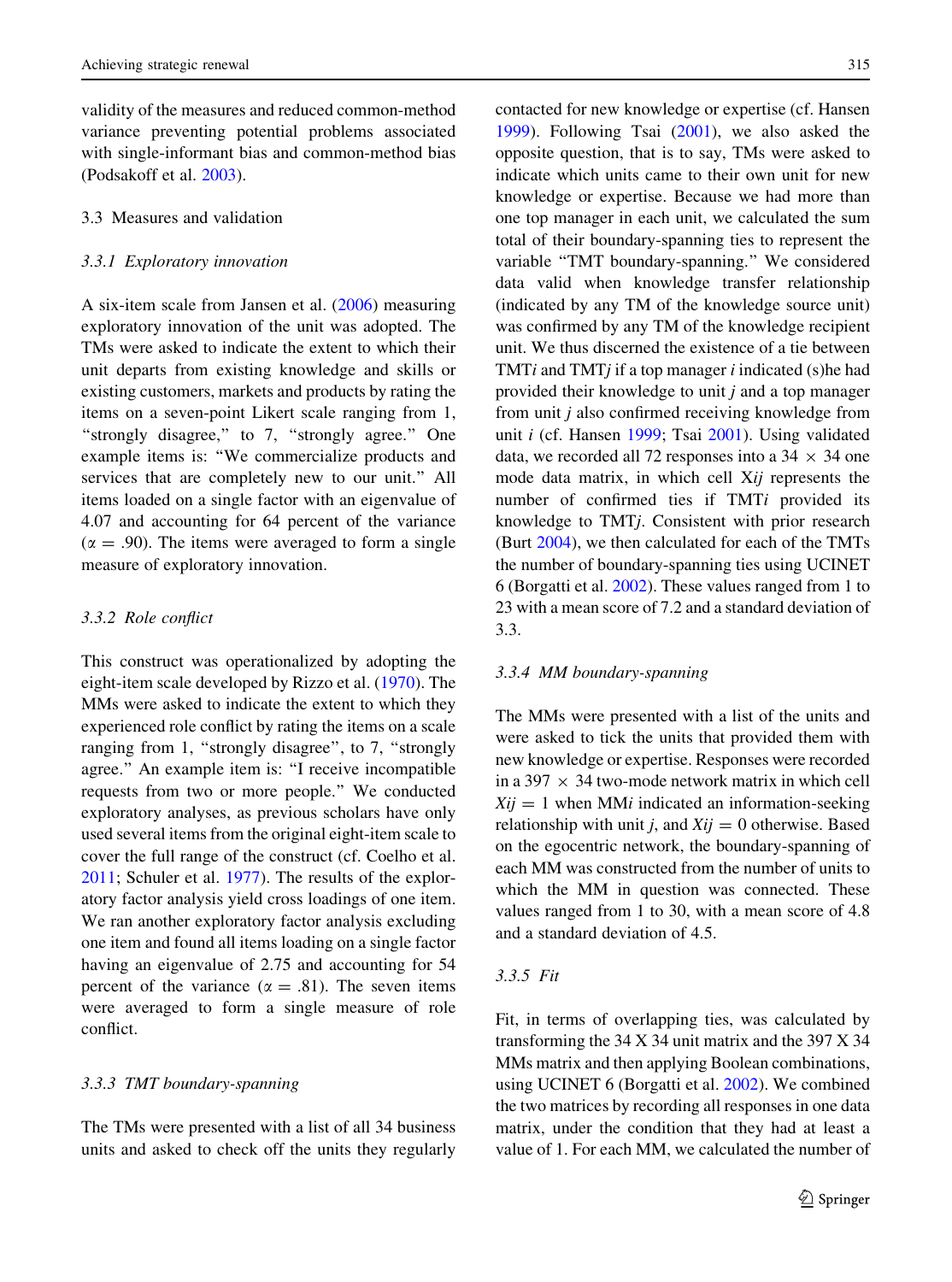ties to units to which their TMT also had boundaryspanning ties. Next, we calculated the proportion of overlap for each MM, by dividing the number of mutual ties by the total number of MMs' boundaryspanning ties. These overlapping values ranged from 0 to 1. A high value indicates that a MM seeks knowledge from units that share dense inter-unit knowledge relationships by their TMT, whereas a low value means that a MM seeks knowledge from units that have few or no knowledge transfer ties with their TMT.

# 3.3.6 Control variables

We controlled for possible alternative explanations by including five relevant control variables. At the individual level, we controlled for gender  $(female = 1, male = 0)$  and job grade. Research findings suggest that relative to men, women are more likely to experience role conflict (Bolino and Turnley [2005\)](#page-18-0). Gender could accordingly impact MMs' role conflict. We controlled for job grade, as, within the selected group of MMs, there were two different job grades. Job grade reflects the strategically hierarchical position of a manager, serving as a proxy for power and job complexity. Research shows that the relationship between general mental ability and performance is stronger at higher levels of job complexity (Hunter and Hunter [1984\)](#page-19-0). Although the difference between the two grades was relatively small, we decided to control for job grade (grade  $A = 0$ , grade  $B = 1$ ) to make sure that it did not affect our findings.

At the unit level, we controlled for region, group size and client focus. We control for region to take different regional cultures and associated mindsets into consideration (Ambos and Schlegelmilch [2008](#page-18-0); Shane et al. [1995](#page-21-0)). Research indicates that global geographic diversity determines a firm's overall performance (Grant [1987;](#page-19-0) Tallman and Li [1996](#page-21-0)) and that mindsets may vary per region (Schwartz [1999](#page-21-0)), which is why we controlled for the region of the unit. We also controlled for unit size, as research suggests that group size influences group dynamics and performance (Moreland and Levine [1992](#page-20-0)). Larger groups tend to be less cohesive and have more members that engage in boundary-spanning activities. Finally, we controlled for a units' client focus, as units may specialize in different markets and have different ranges of products and services, which will influence their degree of exploratory innovation. We thus included a dummy variable to indicate whether the unit in question provided products and services for business clients (coded 1) or for consumer clients (coded 0).

## 3.4 Analytical approach

As all units are managed by TMT, exploratory innovation consists of ''shared level construct'' (Klein and Koslowski [2000](#page-20-0)). With our first survey, we gathered data from TM, to assess their unit-level characteristics that we presumed to be shared within a unit and capable of differentiating among units. To ensure that within-unit agreement and between-unit differences were included, we conducted several analyses. First we calculated ICC1 and ICC2 for exploratory innovation to assess whether the data met the statistical criteria for aggregation.

ICC1 and ICC2 for exploratory innovation were .56 and .90. Next, we calculated interrater agreement score (rwg; LeBreton and Senter [2008](#page-20-0)) and used the interrater reliability to examine the agreement between two or more TMs regarding the assignment of the unit variable. The mean interrater agreement was .77 for units' exploratory innovation. We decided that there was enough evidence to justify aggregating the data to the unit level by taking the mean score of the TMs within each unit, as suggested by Klein and Kozlowski [\(2000](#page-20-0)).

To test our hypotheses, we started our analysis by testing the possible existence of common-method variance (CMV; Lindell and Whitney [2001\)](#page-20-0). We conducted exploratory factor analysis since role conflict and exploratory innovation were measured by different sources. Checking the convergent validity of measurement scales, we found that the factor loadings of the items were greater than .5, and the average variance extracted for both exploratory innovation and role conflict is greater than 54 %. The interitem consistency was validated by high Cronbach alphas (both  $> 0.80$ ). In addition, in "Appendix," we present an illustration of the network structure of the several units under study, as mapping the network contributes to a better understanding of the inter-unit network (Brass et al. [2004](#page-18-0)). The squares represent the units (total 34), and the lines represent the boundaryspanning ties of the TMTs with other units. We highlighted unit 11, in which the TMT spans a lot of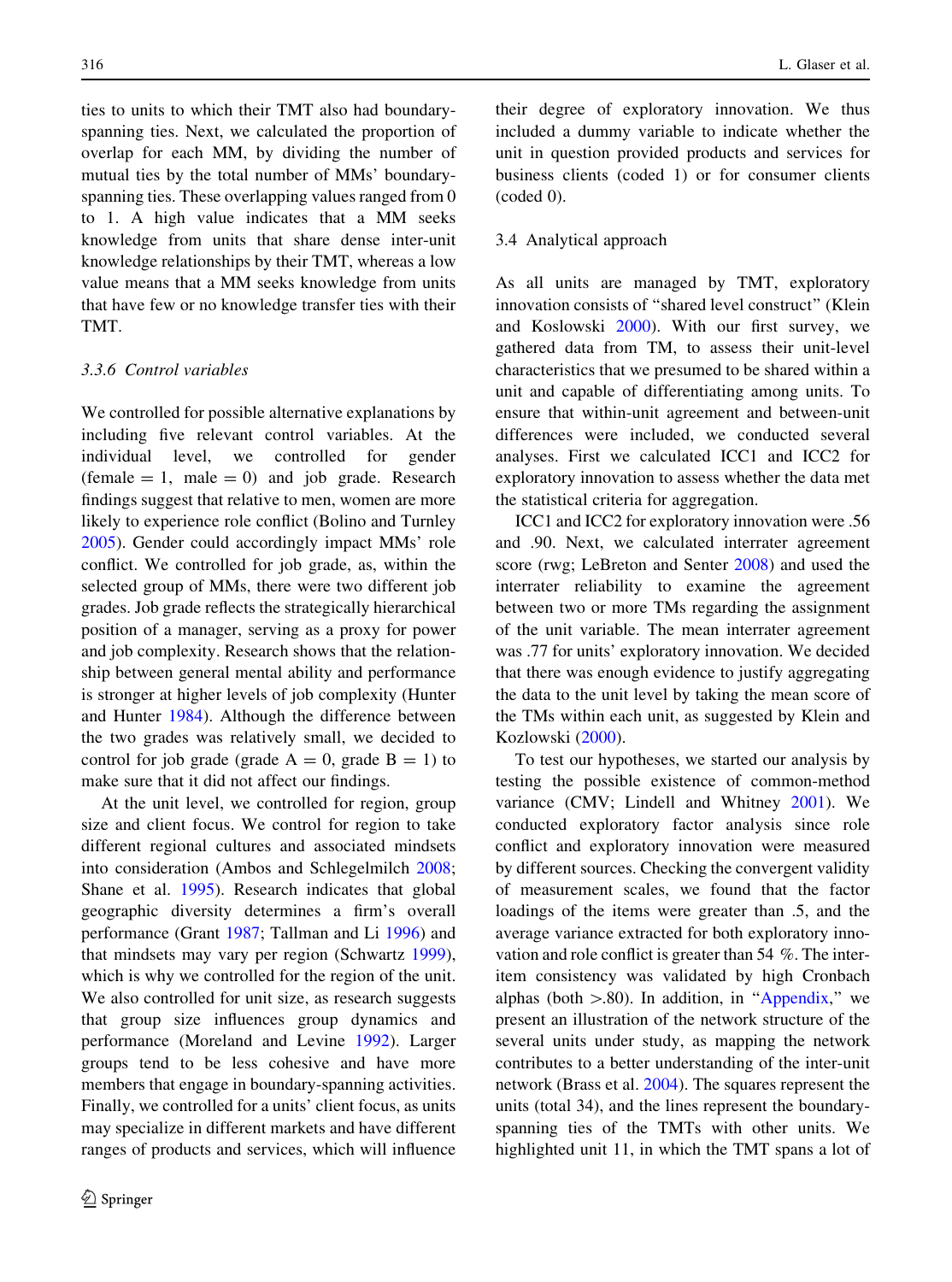boundary ties, whereas the TMT of unit 33 spans only two boundary ties. Clearly, there was variation between the boundary-spanning ties of TMTs of the several units under study. We used hierarchical linear modeling (HLM) (Raudenbush et al. [2004](#page-21-0)) to test our hypotheses as HLM allows variance in outcome variables to be analyzed at multiple hierarchical levels and is appropriate for nested data. HLM not only estimates model coefficients at each level, but also predicts the random effects associated with each sampling unit at every level.

In order to test hypothesis 1, we created a dummy variable for the two management levels ( $TM = 1$  and  $MM = 0$ ). We calculated the interaction between boundary-spanning and management level and included this interaction term in our linear regression analysis. For hypotheses 2 and 4, we used HLM (Raudenbush et al. [2004\)](#page-21-0) to obtain an accurate estimation of the relationship between the different levels and without the shortcomings of aggregation or disaggregation approaches. For hypothesis 2, we first ran a null model for role conflict with no predictors to ensure that there was enough variance between the units. Next, we ran a model with the TMT predictor to test hypothesis 2 and included the fit in terms of overlapping ties to test hypothesis 4. In all analyses, level 1 predictors were group mean centered and the level 2 predictors were grand-mean centered, as centering reduces multicollinearity (Bryk and Raudenbush [1992](#page-18-0)). Although it is difficult to estimate precise effect sizes in cross-level models, Snijders and Bosker's [\(1999\)](#page-21-0) overall pseudo  $R^2$  $({\sim}R^2)$  was calculated for the models; these estimates are based on proportional reduction of level 1 and level 2 errors due to the predictors of the model.

As a final step, we tested hypothesis 3. Because HLM does not provide bottom-up processes, we followed Marrone et al. [\(2007\)](#page-20-0) and aggregated role conflict (mean ICC  $=$  .72) at the unit level by averaging MMs' role conflict scores per unit. We conducted linear regression analysis to test our third hypothesis.

## 4 Results

#### 4.1 Descriptive statistics

Table [1](#page-13-0) presents the means, standard deviations and correlations among all variables under scrutiny. We found that TMT boundary-spanning correlated positively with exploratory innovation  $(r = .36, )$  $p < .01$ ) and also with MMs' role conflict ( $r = .14$ ,  $p\lt 0.01$ ). We did not find a significant correlation between boundary-spanning of MMs and exploratory innovation ( $r = -.06$ , n.s.). Furthermore, MMs' role conflict was negatively correlated with exploratory innovation ( $r = -.13$ ,  $p < .05$ ), and with fit in terms of overlap  $(r = -.11, p < .01)$ .

## 4.2 Hypothesis testing

#### 4.2.1 Hypotheses 1 and 3

Table [2](#page-14-0) summarizes the results of the regression analyses for exploratory innovation. Model 1 contains TMT boundary-spanning effects and Model 2 contains the MM boundary-spanning effects on unit exploration. As shown in Model 1b, the coefficient for TMT boundary-spanning is positive and significant  $(y = .08, p < .05)$ . We then tested whether MM boundary-spanning was positively related to exploratory innovation. As shown in Model 2b, we did not find a significant direct effect of MMs' boundaryspanning on exploratory innovation ( $\gamma = -.02$ , n.s.). To examine the first hypothesis—expecting the positive relationship between boundary-spanning and exploratory innovation to be stronger for TMT members than for MMs—we combined the TMT and MM datasets. We then included the interaction variable between management level and boundary-spanning. The results shown in Model 3b support hypothesis 1, as the relationship between boundary-spanning and exploratory innovation differs depending on the management level ( $\gamma = .05$ ,  $p < .10$ ) and this interaction explained a small, albeit significant amount of variance in exploratory innovation ( $\Delta R^2 = .05$ ,  $p\lt 0.01$ ). Hypothesis 3 predicts that role conflict of MMs is negatively related to exploratory innovation. As shown in Model 4b, MMs' role conflict is indeed negatively related to exploratory innovation ( $\gamma = -$ .13,  $p < .05$ ), confirming hypothesis 3.

## 4.2.2 Hypotheses 2 and 4

Table [3](#page-15-0) summarizes the results of the HLM analyses for hypotheses 2 and 4. Control variables (including gender, job grade, region, client focus, and unit size) were included in all analyses. As a first step, the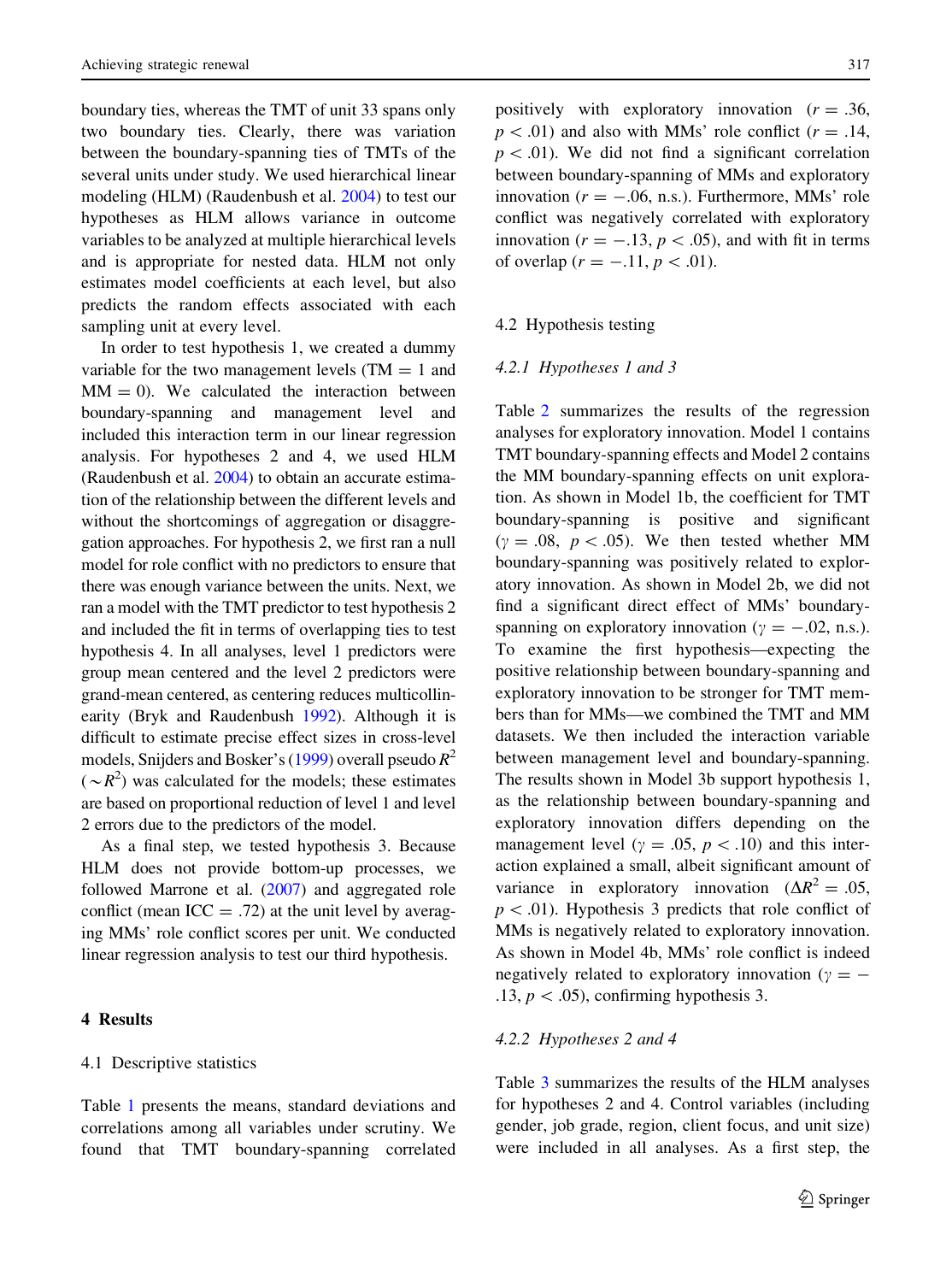<span id="page-13-0"></span>Table 1 Means, standard deviations and correlations

|                                    | Mean | SD.  | - 1     | 2        | 3        | $\overline{4}$ | 5               | 6        | 7      | 8       | 9       |
|------------------------------------|------|------|---------|----------|----------|----------------|-----------------|----------|--------|---------|---------|
| Control variables                  |      |      |         |          |          |                |                 |          |        |         |         |
| 1. Gender                          | .29  | .47  |         |          |          |                |                 |          |        |         |         |
| 2. Grade                           | 1.13 | 1.6  | $.34**$ |          |          |                |                 |          |        |         |         |
| 3. Unit region                     | 14.1 | 11.5 | .09     | $-.01$   |          |                |                 |          |        |         |         |
| 4. Unit client focus               | .74  | .44  | $-.08$  | $-.07$   | $-.69**$ |                |                 |          |        |         |         |
| 5. Unit size                       | 49   | 29.5 | .05     | $-.06$   | $-.36**$ | $.25**$        |                 |          |        |         |         |
| Middle managers level              |      |      |         |          |          |                |                 |          |        |         |         |
| 6. Role conflict                   | 3.7  | 1.2  | $-.03$  | .01      | $-.10$   | .03            | .09             |          |        |         |         |
| 7. MM boundary-spanning            | 4.8  | 4.5  | .03     | $-.14**$ | .06      | $-.03$         | $-.05$          | $-.07$   |        |         |         |
| Unit level                         |      |      |         |          |          |                |                 |          |        |         |         |
| 8. TMT boundary-<br>spanning       | 7.2  | 3.3  | .05     | .05      | $-.24**$ | $.14***$       | $.56**$         | $.14**$  | $-.01$ |         |         |
| 9. Exploratory innovation          | 4.2  | 1.5  | .08     | $-.02$   | $-.39**$ | $.34**$        | .05             | $-.13**$ | $-.06$ | $.36**$ |         |
| Fit between boundary-spanning ties |      |      |         |          |          |                |                 |          |        |         |         |
| 10. Overlap                        | .22  | .30  | .01     | $-.06$   | $.17**$  |                | $.15*** -.15**$ | $-11*$   | .03    | $-.02$  | $-.10*$ |
|                                    |      |      |         |          |          |                |                 |          |        |         |         |

 $n = 397$  middle managers and 72 top managers in 34 business units. Two-tailed tests

 $* p < .05; ** p < .01$ 

control variables were entered in the model. We then tested whether TMT boundary-spanning was positively related to MM role conflict (hypothesis 2). As shown in model 2, TMT boundary-spanning is significantly and positively related to MMs' role conflict  $(y = .05, p < .05)$ , confirming hypothesis 2. As a final step, we added fit in terms of overlapping ties to the model and found a negative significant relationship with MM role conflict ( $\gamma = -.20, p < .05$ ), supporting hypothesis 4.

# 5 Discussion

It is well recognized in the CE literature that managers at different levels play different roles and that their social exchanges matter for strategic renewal (cf. Dess et al. [2003\)](#page-18-0). Most research emphasizes the role of MMs as key drivers of CE. For instance, MMs are identified as the most entrepreneurial people (Morris and Jones [1999\)](#page-20-0), the largest group of initiators (Borins [2000\)](#page-18-0), and the main source of creativity in entrepreneurship (Bernier and Hafsi [2007\)](#page-18-0). Yet, this significant contribution of MMs cannot be taken for granted and cannot be understood in isolation of their TMT's influence. In addition, researchers have argued that the middle management level could also be seen as a major barrier to change and strategic renewal (Guth and MacMillan [1986\)](#page-19-0). Given the important role of MMs, scholars have argued that in order to achieve strategic renewal, TMs and MMs need to act in a complementary way (Raes et al. [2011](#page-21-0); Wooldridge et al. [2008\)](#page-22-0). Through an integrated multi-actor perspective, our study assesses the importance of TMs' and MMs' boundary-spanning for unit's exploratory innovation. We scrutinize different mechanisms that channel the effects of boundary-spanning and consider whether there are cascading effects of TMs' boundary-spanning activities on MMs' role perception. Hence, the core theoretical contribution of this study is not only to reveal how different TMs' and MMs' networks influence the strategic renewal of their unit, but also to provide insight into mechanisms that enable MMs to translate boundary-spanning of their superiors into unit renewal activities.

Our multi-level framework was examined using a sample of TMs and MMs in a large multi-national firm. Our findings confirm that the utility of boundaryspanning varies depending on the hierarchical position of the actors involved. We provide novel insights in terms of cascading effects that explain why boundaryspanning does not always translate into renewal activities of business units. Given different role requirements and varying levels of power and resource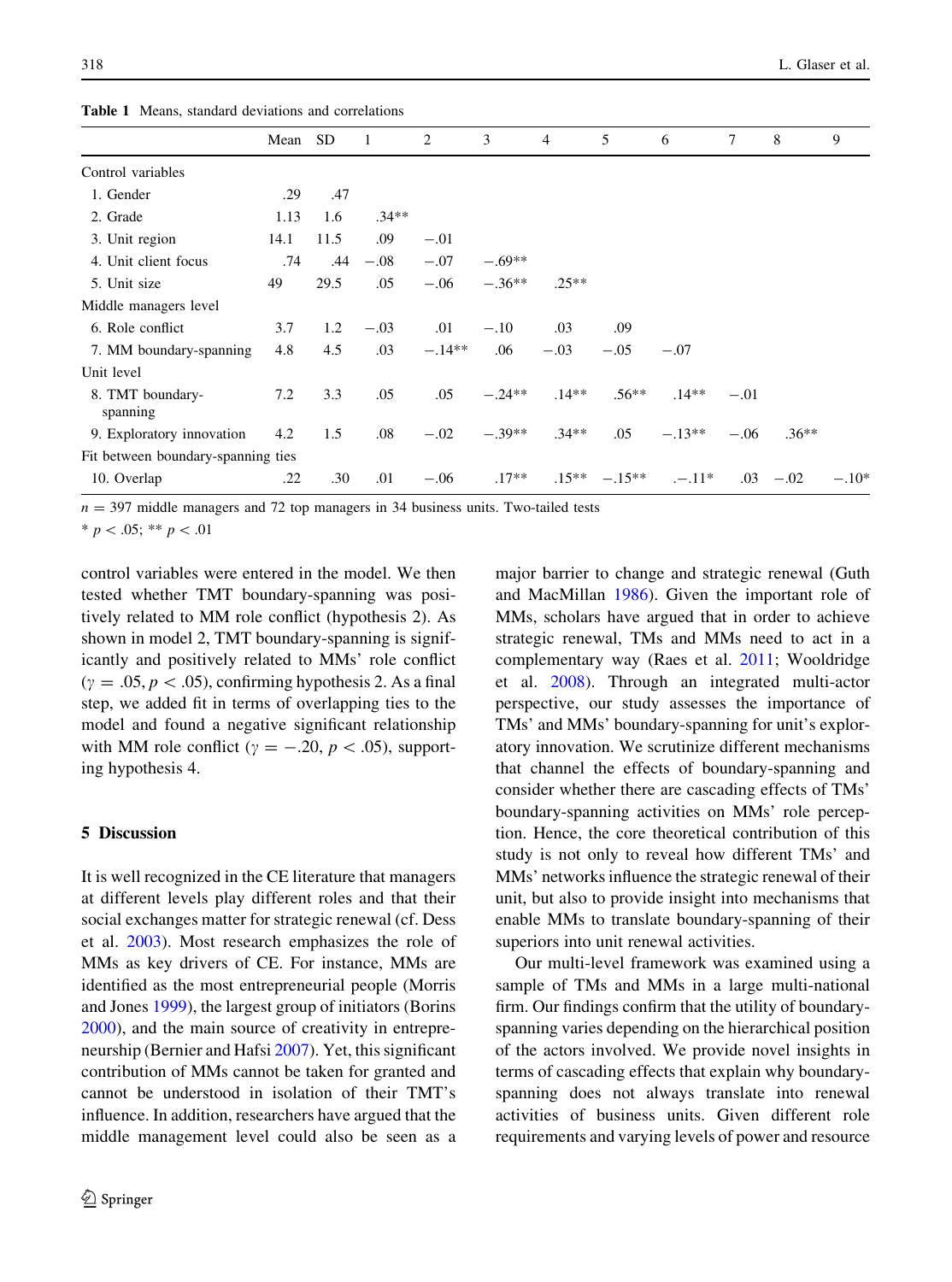<span id="page-14-0"></span>Table 2 Linear regression analyses of exploratory innovation

|                                | Model<br>1a       | Model<br>1 <sub>b</sub> | Model<br>2a | Model<br>2 <sub>b</sub> | Model<br>3a | Model<br>3 <sub>b</sub> | Model<br>4a | Model<br>4b |
|--------------------------------|-------------------|-------------------------|-------------|-------------------------|-------------|-------------------------|-------------|-------------|
| Control variables              |                   |                         |             |                         |             |                         |             |             |
| Gender                         | .05               | .01                     | $-.20$      | $-.18$                  | $-.02$      | $-.09$                  | $-.11$      | $-.11$      |
|                                | (.13)             | (.13)                   | (.21)       | (.21)                   | (.15)       | (.16)                   | (.19)       | (.19)       |
| Grade                          | .02               | .01                     | .10         | .10                     | .52         | .07                     | $-.03$      | $-.04$      |
|                                | (.10)             | (.10)                   | (.18)       | $(.18)^{\dagger}$       | $(.06)$ **  | $(.12)$ **              | (.016)      | (.16)       |
| Unit region                    | .06               | .07                     | .01         | .01                     | .06         | .07                     | .07         | $.08\,$     |
|                                | $(.01)^*$         | $(.01)^*$               | (.01)       | (.01)                   | $(.00)**$   | $(.01)$ **              | $(.01)$ **  | $(.01)$ **  |
| Unit client focus              | .61               | .59                     | .46         | .47                     | .38         | .49                     | .30         | .31         |
|                                | $(.15)$ **        | $(.15)$ **              | $(.23)*$    | $(.23)*$                | $(.16)^*$   | $(.16)$ **              | $(.21)$ *   | $(.20)*$    |
| Unit Size                      | .00               | .01                     | .00         | .00                     | .00         | .00                     | .00         | .00         |
|                                | $(.00)^{\dagger}$ | $(.00)*$                | (.00)       | (.00)                   | (0.00)      | (0.00)                  | (.00)       | (.00)       |
| Management level               |                   |                         |             |                         |             | .08                     |             |             |
|                                |                   |                         |             |                         |             | $(.49)*$                |             |             |
| Boundary-spanning              |                   |                         |             |                         |             | .03                     |             |             |
|                                |                   |                         |             |                         |             | $(.02)^*$               |             |             |
| TMT boundary-spanning          |                   | .08                     |             |                         |             |                         |             |             |
|                                |                   | $(.01)^*$               |             |                         |             |                         |             |             |
| MM boundary-spanning           |                   |                         |             | $-.02$                  |             |                         |             |             |
|                                |                   |                         |             | (.02)                   |             |                         |             |             |
| MM role conflict               |                   |                         |             |                         |             |                         |             | $-.13$      |
|                                |                   |                         |             |                         |             |                         |             | $(.06)*$    |
| Interaction                    |                   |                         |             |                         |             |                         |             |             |
| Boundary-spanning * management |                   |                         |             |                         |             | .05                     |             |             |
| level                          |                   |                         |             |                         |             | $(.04)^{\dagger}$       |             |             |
| $R^2$                          | .40               | .42                     | .35         | .36                     | .21         | .25                     | .23         | .25         |
| $\Delta R^2$                   |                   | $.02**$                 |             | .01                     |             | $.05**$                 |             | $.02*$      |

 $n = 397$  middle managers and 72 top managers operating in 34 business units

\*\*  $p$  < .01; \*  $p$  < .05;  $\dagger$   $p$  < .10

access (Huy et al.  $2014$ ) the relationship between boundary-spanning and exploratory innovation is stronger for TMs than for MMs. Hence, with regard to boundary-spanning, especially TMs play a key role in driving strategic renewal. This finding is particularly insightful vis-à-vis other evidence indicating that TMs have greater structural ability to leverage boundary-spanning activities and implement entrepreneurial ideas (Hornsby et al. [2009\)](#page-19-0). By revealing differential effects across hierarchical levels, we enhance the understanding of the impact of roles, power and positions, which are crucial in executing strategic renewal in large global firms. As such, our study extends the debate between top-down versus bottom-up emergence of CE outcomes. Specifically,

we provide evidence that the top-down perspective suggested by Hornsby et al. ([2009](#page-19-0)) is a valid alternative to Burgelman's ([1983,](#page-18-0) [1984\)](#page-18-0) bottom-up autonomous approach.

As an additional step, this study develops a nuanced understanding of intra-firm boundary-spanning activities and how they enable, as well as why they constrain, unit-level strategic renewal activity. Our findings show that the positive direct effect of TMT boundary-spanning on exploratory innovation is offset by the concomitant impact on MMs' role conflict, which relates negatively to exploratory innovation. These results highlight the idea that TMT boundaryspanning may also add pressure on MMs who already possess a demanding role (Floyd and Lane [2000;](#page-19-0) Huy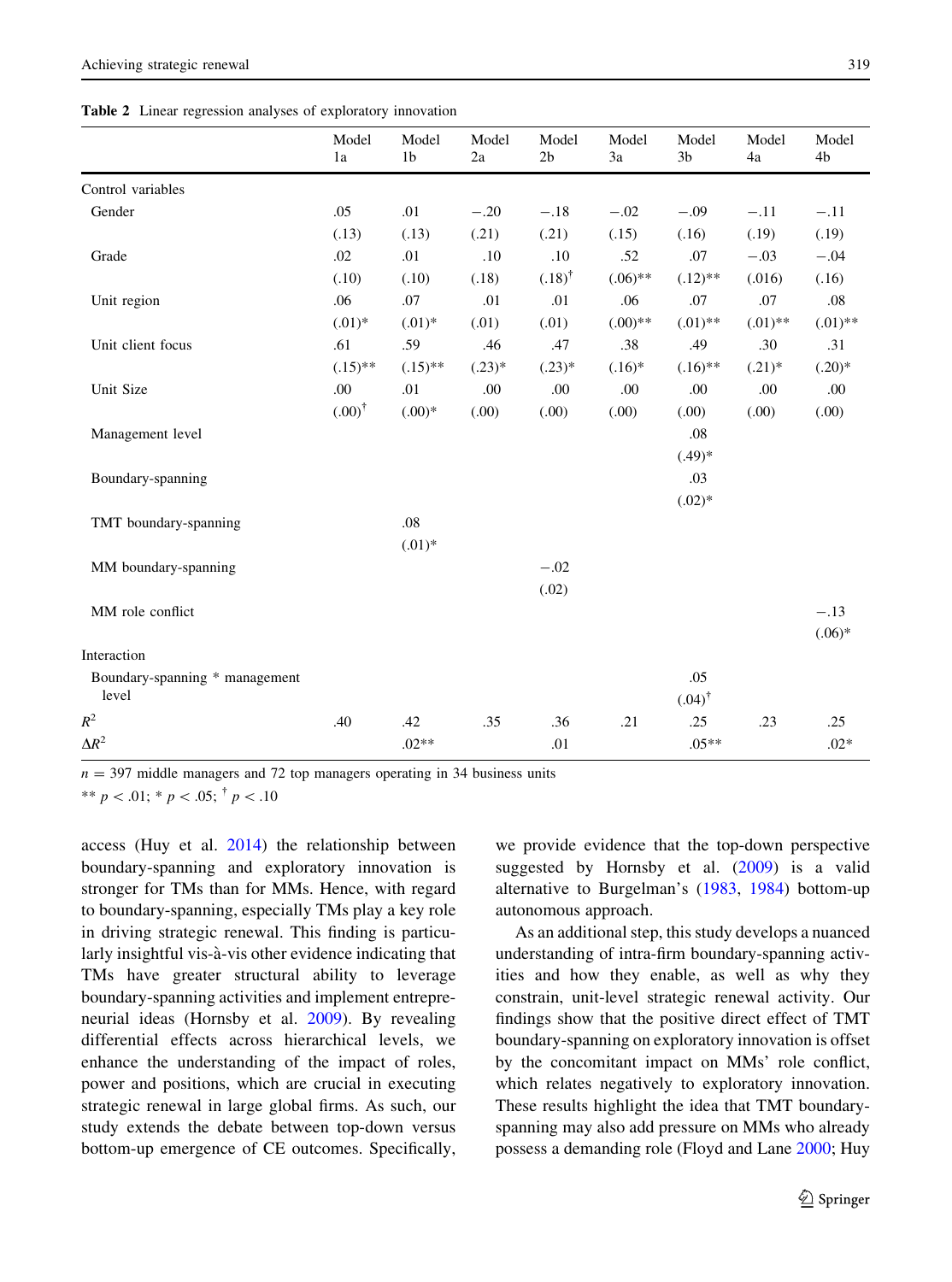<span id="page-15-0"></span>Table 3 Hierarchical linear modeling analyses of MMs' role conflict

|                                              | Model 1 | Model 2  | Model 3           | Model 4           |
|----------------------------------------------|---------|----------|-------------------|-------------------|
| Control variables                            |         |          |                   |                   |
| Gender                                       | $-.08$  | $-.08$   | $-.08$            | $-.07$            |
|                                              | (.16)   | (.15)    | (.20)             | (.19)             |
| Grade                                        | .03     | .03      | .01               | .00               |
|                                              | (.14)   | (.14)    | (.11)             | (.10)             |
| Unit region                                  | $-.03$  | $-.03$   | $-.03$            | $-.03$            |
|                                              | (.03)   | (.03)    | $(.00)$ **        | $(.00)$ **        |
| Unit client focus                            | $-.16$  | $-.19$   | $-.19$            | $-.19$            |
|                                              | (.13)   | (.12)    | $(.10)^{\dagger}$ | $(.10)^{\dagger}$ |
| Unit size                                    | .00     | .00      | .00               | .00               |
|                                              | (0.00)  | (0.00)   | (0.00)            | (.00)             |
| Top management level                         |         |          |                   |                   |
| TMT boundary-spanning                        |         | .05      | .05               | .05               |
|                                              |         | $(.02)*$ | $(.02)^*$         | $(.02)^*$         |
| Middle management level                      |         |          |                   |                   |
| MM boundary-spanning                         |         |          | $-.01$            | $-.01$            |
|                                              |         |          | (.01)             | (.01)             |
| Fit                                          |         |          |                   |                   |
| Overlap between MM and TMT boundary-spanning |         |          | $-.20$            |                   |
|                                              |         |          | $(.01)^*$         |                   |
| Pseudo $R^2$                                 | .09     | .14      | .16               | .20               |

 $n = 397$  middle managers (level 1) and 34 TMTs (level 2)

Coefficients (based on grand centering) are reported with standard errors in parentheses

\*\*  $p$  < .01; \*  $p$  < .05;  $\dagger$   $p$  < .10

[2001\)](#page-19-0). It supports Currie and Procter's [\(2005](#page-18-0)) notion that inconsistent expectations and cues from key stakeholders, especially TMs, put pressure upon MMs and make them reluctant to engage in exploration. Our findings are particularly relevant to organizations with a CE vision (Goodale et al. [2011](#page-19-0)), like the one the focal firm developed in response to a changing business and regulatory environment. Perceived obligations originating from the TMT are especially strong in face of the tensions that arise when striving for strategic renewal against the backdrop of ongoing unit operations. In addition, our empirical evidence of this cascading effect points to a mechanism that could explain the mixed results found in existing boundaryspanning research and introduces a ''cost-benefit'' trade-off that comes with implications for future theoretical development and management practice. This is interesting, as social liabilities are frequently not captured across levels in primary studies. Consequently, it seems fruitful to assess the cascading effects of roles and associated activities at one hierarchical level on roles at other levels (e.g., Ou et al. [2014](#page-20-0)).

As hypothesized, our findings show that it takes a particular configuration of boundary-spanning networks of the TMs and MMs to improve units' strategic renewal. This result suggests that although TMs' boundary-spanning spurs role conflict among MMs, network overlap among TMs and MMs can be an important remedial factor. Overlapping ties of TMs and MMs appear to be crucial in coordinating joint efforts to initiate and implement exploratory innovation in business units. As such, this study is complementary to the internal–external innovation coordination study of Stettner and Lavie ([2014](#page-21-0)) and Tiwana's ([2008](#page-21-0)) work, focusing on tensions and complementarities between bridging ties and strong ties in innovation-seeking alliances, which has implications for inter-firm network configuration. In our within-firm context, the overlapping tie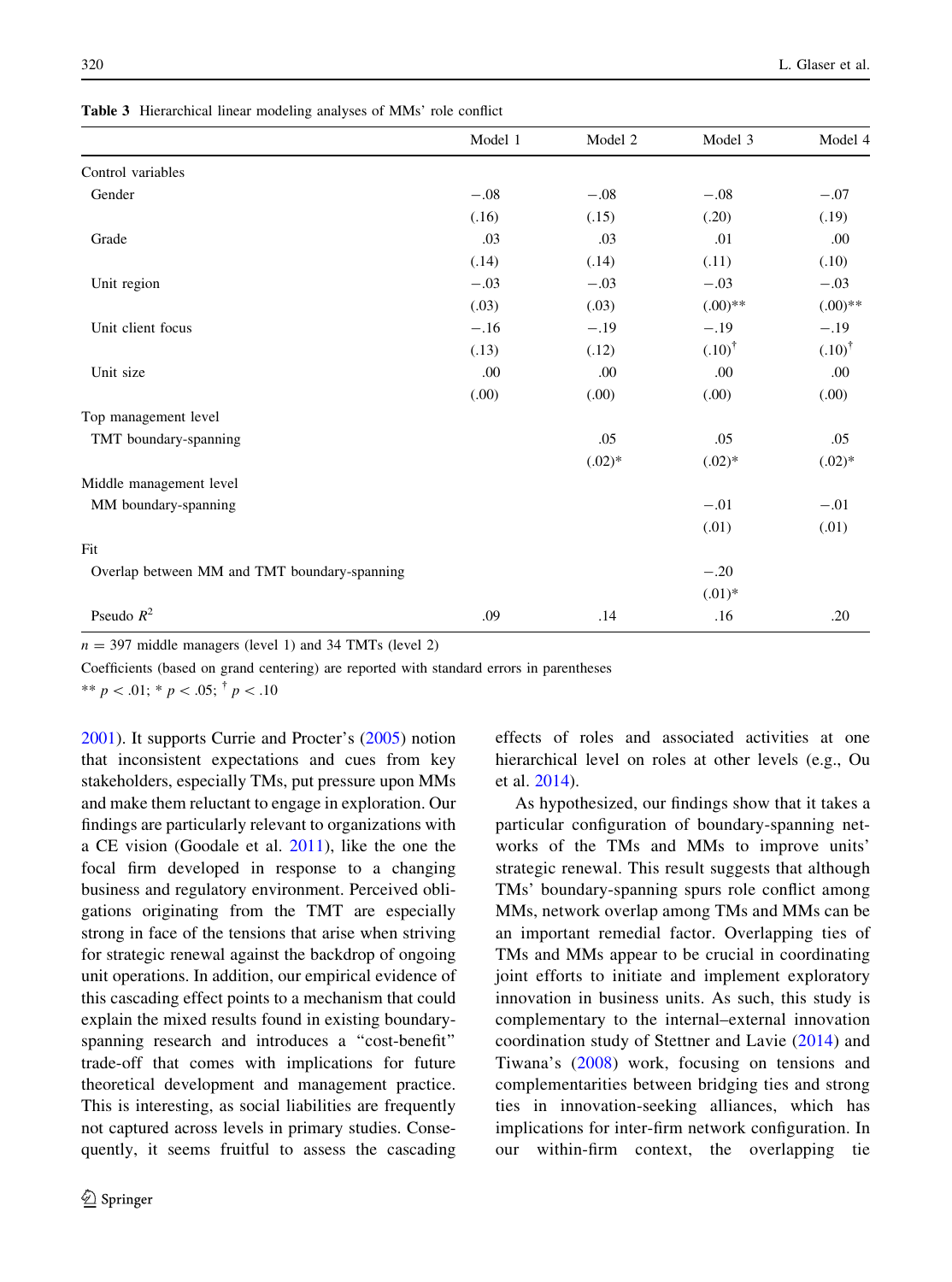configuration facilitates the exchange of information and knowledge in order to achieve a better understanding between TMs and MMs. This is vital in presence of mutual dependency among these actors (Ren and Guo [2011](#page-21-0)). In more general terms, for managers to cope with the tension between preserving existing competencies and developing new ones may lead to misunderstanding and conflict (Floyd and Lane [2000](#page-19-0)). Our notion of overlapping ties therefore provides new insights for the CE literature about how TMs and MMs can jointly pursue the CE ambitions of an organization, while avoiding additional tensions emerging from external knowledge and idea sourcing.

This study's findings point to strategic renewal being mainly a top-down phenomenon, as TMT boundaryspanning has a positive effect on unit exploration. That said, MMs should network in line with their TMT in order to alleviate the role conflict problem. Network overlap—i.e., some redundancies among the boundaryspanning ties of TMs and MMs—likely improves MMs' potential for implementing exploratory innovations. However, for practitioners, we recommend some caution as overlap may also reduce MMs' exposure to new ideas. Hence, the diversity of the information available to MMs in such a network constellation will be lower, i.e., possibly reducing their ability to discover unique ideas that could infuse strategic renewal activities. This is analogous to Hansen ([1999](#page-19-0)), who links a higher level of diversity to improved search, but reduced transfer of knowledge.

## 5.1 Limitations and directions for future research

The present study comes with multiple limitations that open up opportunities for further research. First, while the single organization research setting has the advantage of controlling naturally for firm-level factors influencing variance at the unit level, the generalizability of the findings may be somewhat limited (Edmondson and McManus [2007\)](#page-19-0). Our multilevel approach allowed us to map the entire organizational network structure among all units and managers, while controlling for context-specific conditions that might impact the strategic renewal of business units. Future studies could replicate and extend our findings by examining a wider range of organizations and industries. In so doing, studies may reveal variation across different industry environments and national cultures (Luo [2003\)](#page-20-0). It would be particularly interesting for future multilevel research to examine cascading network effects in different industries and companies to validate the robustness of our results (Kilduff and Tsai [2003](#page-20-0)). In addition, as suggested by Rodan and Galunic ([2004](#page-21-0)), the content that is transferred through the boundaryspanning ties is also a contingency that could reveal when TMs' or MMs' boundary-spanning is conducive to strategic renewal activity.

Second, this study illuminated some negative effects of MMs' role conflict; there may be other negative consequences of role conflict worthwhile avoiding. Although the number of potential roles employees may take on at work is unlimited (Welbourne et al. [1998\)](#page-22-0), empirical evidence on how and under what circumstances managers are able to deal with contradictory demands, is still scarce (Birkinshaw and Gupta [2013](#page-18-0)). It would be interesting to include other coping mechanisms and personality traits, such as self-monitoring, self-efficacy and regulatory focus, which act as moderators of the relationship between role conflict and performance outcomes (Das and Kumar [2010;](#page-18-0) McMullen et al. [2009](#page-20-0)). By explicitly capturing these mechanisms, future research may generate a better understanding—beyond the overlapping network configurations—of how exactly MMs cope with the contradictions inherent in their roles and with multiple mandates from TMs.

Despite its limitations, this study helps scholars and practitioners understand the differential value and impact of boundary-spanning activities by TMs and MMs on their ability to foster unit exploration. In this spirit, we recommend more cross-hierarchical research models and the associated multi-level analyses to capture the joint and cascading effects in different contexts. Particularly, with respect to such cascading effects, future research could help develop and re-examine theory on intra-firm networks and CE, connecting the origins of strategic renewal activities to the challenges arising during implementation (Dess et al. [2003](#page-18-0); Raes et al. [2011\)](#page-21-0).

# 6 Conclusion

We began this paper by highlighting two core debates in the CE literature, namely which managers drive strategic renewal and how their social exchanges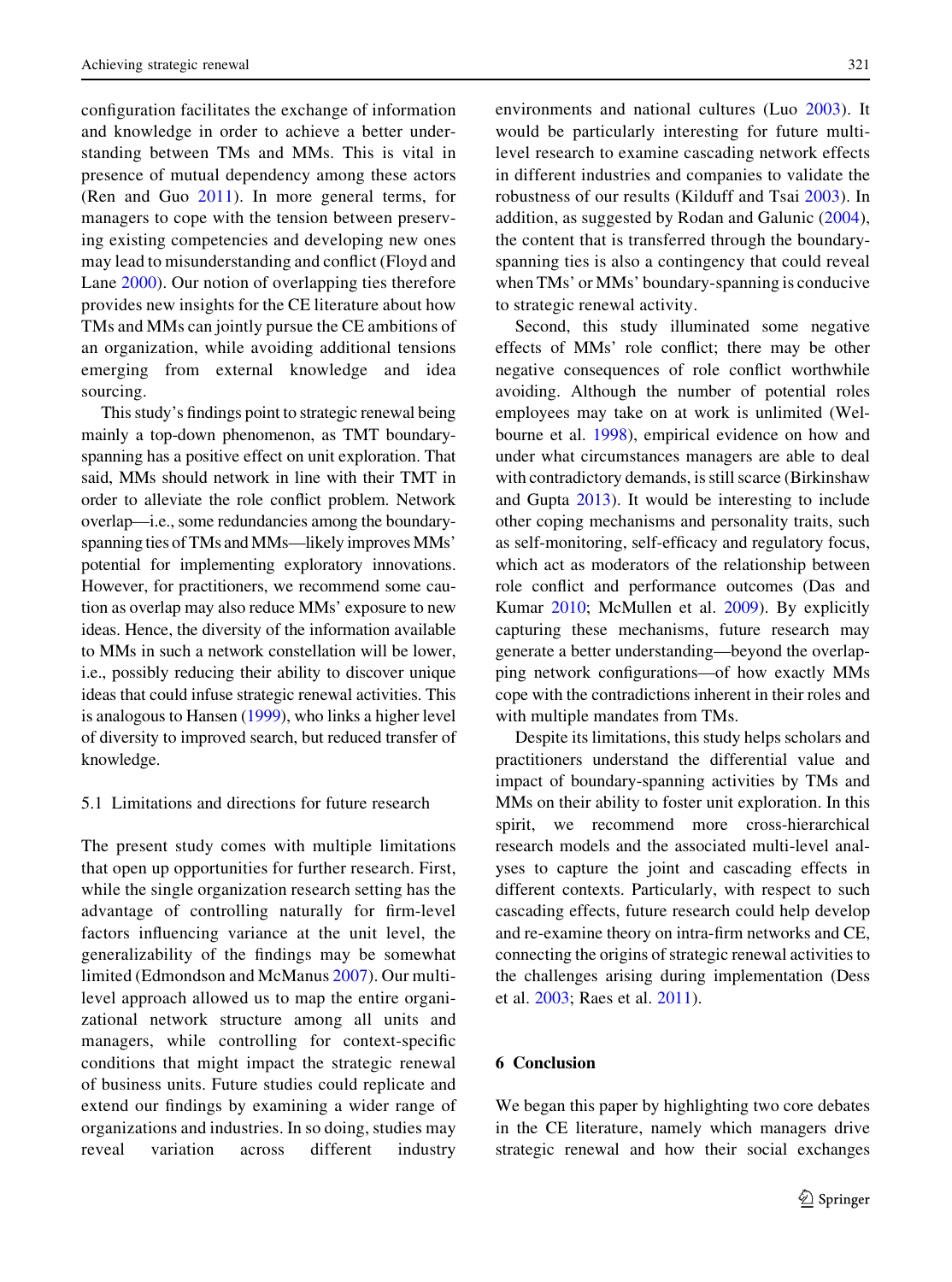<span id="page-17-0"></span>contribute to strategic renewal. This study challenges the popular idea that MMs are key drivers of entrepreneurial action by providing evidence that—when considering boundary-spanning—TMs are important corporate entrepreneurs driving their units' strategic renewal activities. Accordingly, this research underscores that multi-level theory building and examination is essential for generating a deeper understanding of who drives CE activity in form of strategic renewal. We also reveal social liabilities as a consequence of TM boundary-spanning in form of increasing role conflict perceived by MMs, which in turn obstructs unit renewal activities. Such multi-level effects may account for some of the mixed findings in existing network–innovation research and advance the debate about costs and benefits in network theory in general and more specifically for CE as strategic renewal. Our study also provides evidence that overlapping boundary-spanning ties of MMs reduce their inclination toward role conflict. Hence, it takes a particular configuration of ties among boundary-spanning TMs and MMs to foster renewal effectively. In sum, the theorizing and findings presented in this article make a

step forward in the CE literature by differentiating between actors and their networks at different levels and by examining how these together enable and constrain strategic renewal. This study advances ongoing debates in studies about CE and social networks by providing novel, empirically validated insights into who drives strategic renewal and by uncovering multi-faceted effects of social exchanges.

Acknowledgments The authors are especially thankful to the SBE Guest Editors Professors Kuratko, Hornsby, and Hayton as well as the anonymous reviewers for their help in developing this paper. We also appreciate the guidance of our colleagues Professor Justin Jansen and Dr. Marko Reimer.

Open Access This article is distributed under the terms of the Creative Commons Attribution License which permits any use, distribution, and reproduction in any medium, provided the original author(s) and the source are credited.

# Appendix

See Fig. 3.



Fig. 3 TMT boundary-spanning ties of the 34 units under study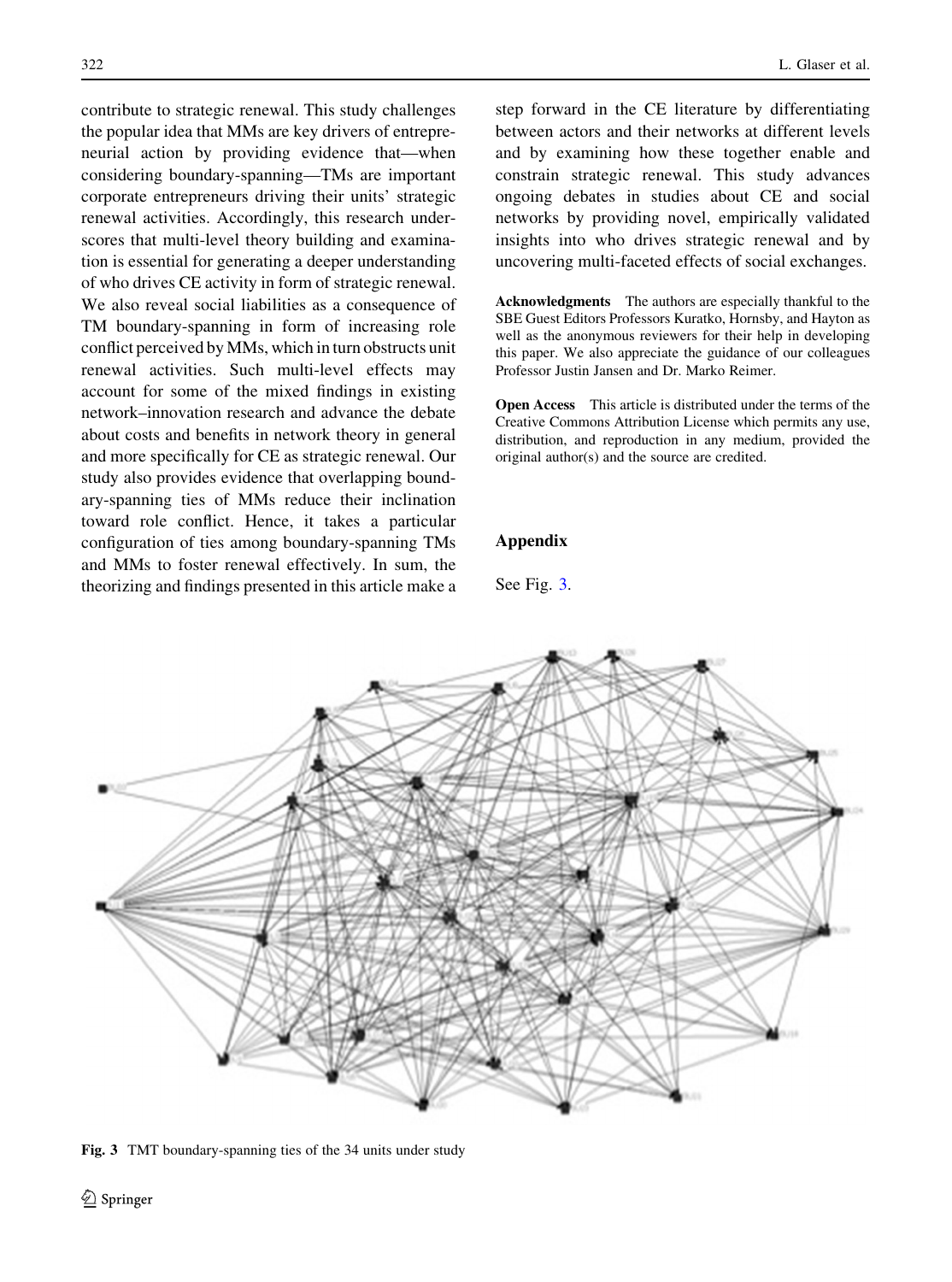#### <span id="page-18-0"></span>References

- Amabile, T. M., Conti, R., Coon, H., Lazenby, J., & Herron, M. (1996). Assessing the work environment for creativity. Academy of Management Journal, 39(5), 1154–1184.
- Ambos, B., & Schlegelmilch, B. B. (2008). Innovation in multinational firms: Does cultural fit enhance performance? Management International Review, 48(2), 189–206.
- Andriopoulos, C., & Lewis, M. W. (2009). Exploitationexploration tensions and organizational ambidexterity: Managing paradoxes of innovation. Organization Science, 20(4), 696–717.
- Ashford, S. J., Blatt, R., & Walle, D. V. (2003). Reflections on the looking glass: A review of research on feedback seeking behavior in organizations. Journal of Management, 29(6), 773–799.
- Atuahene-Gima, K., & Murray, J. (2007). Exploratory and exploitative learning in new product development: A social capital perspective in new technology ventures in China. Journal of International Marketing, 15, 1–29.
- Bartlett, C. A., & Ghoshal, S. (1995). Changing the role of top management (part 3): Beyond systems to people. Harvard Business Review, 3, 132–143.
- Belderbos, R., Faems, D., Leten, B., & Looy, B. V. (2010). Technological activities and their impact on the financial performance of the firm: Exploitation and exploration within and between firms. Journal of Product Innovation Management, 27(6), 869–882.
- Benner, M. J., & Tushman, M. L. (2002). Process management and technological innovation: A longitudinal study of the photography and paint industries. Administrative Science Quarterly, 47(4), 676–706.
- Benner, M. J., & Tushman, M. L. (2003). Exploitation, exploration, and process management: The productivity dilemma revisited. Academy of Management Review, 28(2), 238–256.
- Bernier, L., & Hafsi, T. (2007). The changing nature of public entrepreneurship. Public Administration Review, 67(3), 488–503.
- Birkinshaw, J., & Gupta, K. (2013). Clarifying the distinctive contribution of ambidexterity to the field of organization studies. Academy of Management Perspectives, 27(4), 287–298.
- Bogenrieder, I., & Nooteboom, B. (2004). Learning groups: What types are there? Organization Studies, 25(2), 287–314.
- Bolino, M. C., & Turnley, W. H. (2005). The personal costs of citizenship behavior: The relationship between individual initiative and role overload, job stress, and work-family conflict. Journal of Applied Psychology, 90(4), 740–748.
- Borgatti, S. P., Everett, M. G., & Freeman, L. C. (2002). Ucinet 6 for windows. Harvard, MA: Analytic Technologies.
- Borins, S. (2000). Loose cannons and rule breakers, or enterprising leaders? Some evidence about innovative public managers. Public Administration Review, 60(6), 498–507.
- Brass, D. J., Galaskiewicz, J., Greve, H. R., & Tsai, W. (2004). Taking stock of networks and organizations: A multilevel perspective. Academy of Management Journal, 47(6), 795–817.
- Bryk, A. S., & Raudenbush, S. W. (1992). Hierarchical linear models: Applications and data analysis methods. Newbury Park, CA: Sage.
- Burgelman, R. A. (1983). A model of the interaction of strategic behavior, corporate context, and the concept of strategy. Academy of Management Review, 8(1), 61–70.
- Burgelman, R. A. (1984). Designs for corporate entrepreneurship in established firms. Stanford: Graduate School of Business, Stanford University.
- Burt, R. S. (2004). Structural holes and good ideas. American Journal of Sociology, 110(2), 349–399.
- Burt, R. S. (2007). Secondhand brokerage: Evidence on the importance of local structure for managers, bankers, and analysts. Academy of Management Journal, 50(1), 119–148.
- Carlile, P. R. (2004). Transferring, translating, and transforming: An integrative framework for managing knowledge across boundaries. Organization Science, 15(5), 555–568.
- Carpenter, M. A., Geletkanycz, M. A., & Sanders, W. G. (2004). Upper echelons research revisited: Antecedents, elements, and consequences of top management team composition. Journal of Management, 30(6), 749–778.
- Coelho, F., Augusto, M., & Lages, L. F. (2011). Contextual factors and the creativity of frontline employees: The mediating effects of role stress and intrinsic motivation. Journal of Retailing, 87(1), 31–45.
- Collins, C. J., & Clark, K. D. (2003). Strategic human resource practices, top management team social networks, and firm performance: The role of human resource practices in creating organizational competitive advantage. Academy of Management Journal, 46(6), 740–751.
- Corbett, A. C., & Hmieleski, K. M. (2007). The conflicting cognitions of corporate entrepreneurs. Entrepreneurship Theory and Practice, 31(1), 103–121.
- Covin, J., & Miles, M. (2006). Corporate entrepreneurship and the pursuit of competitive advantage. Entrepreneurship Theory and Practice, 23, 47–64.
- Cross, R., Nohria, N., & Parker, A. (2002). Six myths about informal networks—And how to overcome them. MIT Sloan Management Review, 43(3), 67–75.
- Crossan, M. M., & Apaydin, M. (2010). A multi-dimensional framework of organizational innovation: A systematic review of the literature. Journal of Management Studies, 47(6), 1154–1191.
- Currie, G., & Procter, S. J. (2005). The antecedents of middle managers' strategic contribution: The case of a professional bureaucracy. Journal of Management Studies, 42(7), 1325–1356.
- Daft, R. L., & Lengel, R. H. (1986). Organizational information requirements, media richness and structural design. Management Science, 32(5), 554–571.
- Danneels, E. (2002). The dynamics of product innovation and firm competences. Strategic Management Journal, 23(12), 1095–1121.
- Das, T. K., & Kumar, R. (2010). Interpartner sensemaking in strategic alliances: Managing cultural differences and internal tensions. Management Decision, 48(1), 17–36.
- Dess, G. G., Ireland, R. D., Zahra, S. A., Floyd, S. W., Janney, J. J., & Lane, P. J. (2003). Emerging issues in corporate entrepreneurship. Journal of Management, 29(3), 351–378.
- Dougherty, D. (1992). Interpretive barriers to successful product innovation in large firms. Organization Science, 3(2), 179–202.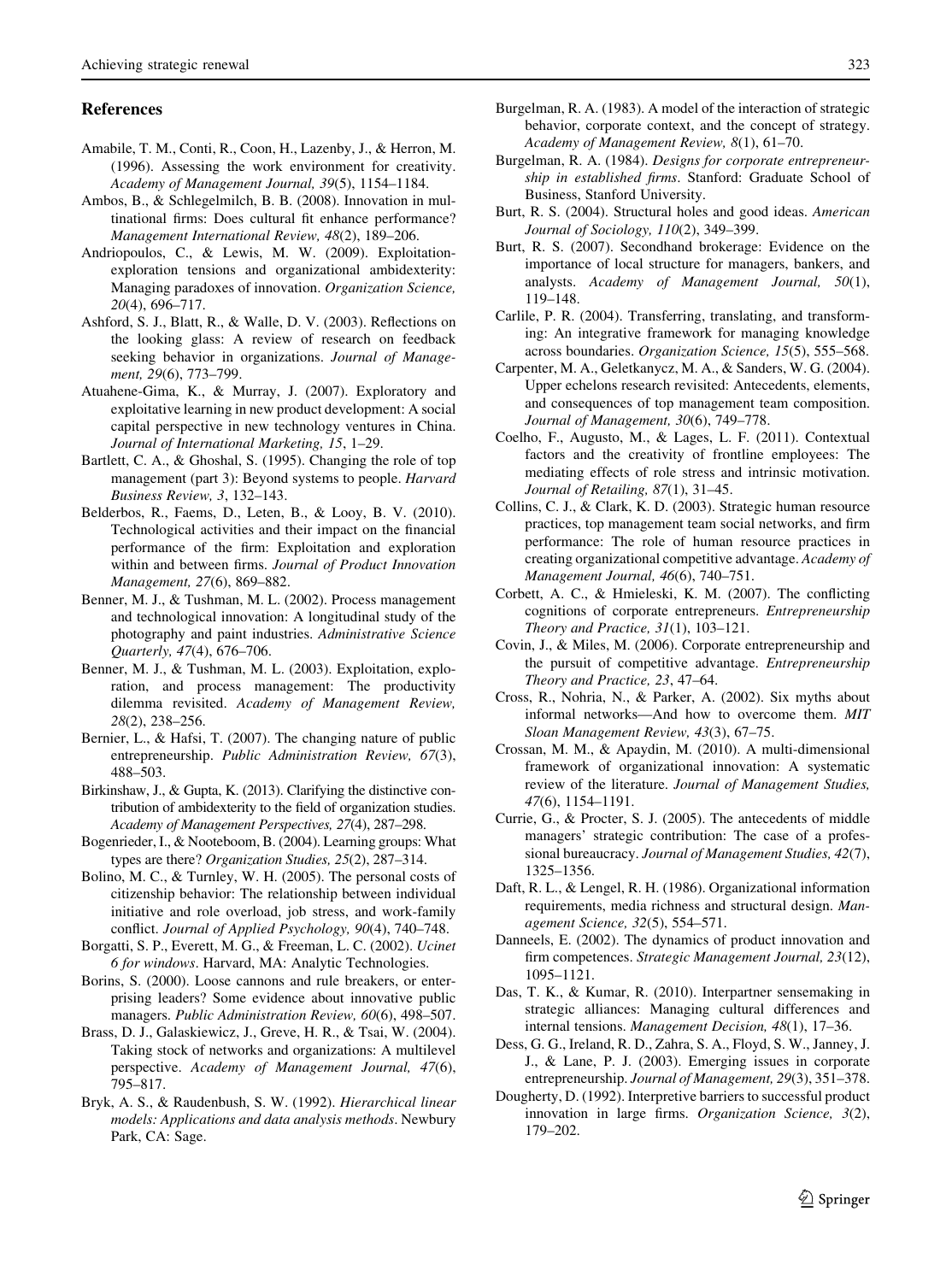- <span id="page-19-0"></span>Edmondson, A. C., & McManus, S. E. (2007). Methodological fit in management field research. Academy of Management Review, 32(4), 1246–1264.
- Floyd, S. W., & Lane, P. J. (2000). Strategizing throughout the organization: Managing role conflict in strategic renewal. Academy of Management Review, 25(1), 154–177.
- Ford, J. D., Ford, L. W., & D'Amelio, A. (2008). Resistance to change: The rest of the story. Academy of Management Review, 33(2), 362–377.
- Fourné, S. P. L. (2014). Managing organizational tensions: A multi-level perspective on exploration, exploitation and ambidexterity. Rotterdam, NL: Erasmus Research Institute of Management (ERIM).
- Fourné, S. P. L., Jansen, J. J. P., & Mom, T. J. M. (2014). Strategic agility in MNEs: Managing tensions to capture opportunities across emerging and established markets. California Management Review, 56(3), 13–38.
- Friedman, R. A., & Podolny, J. (1992). Differentiation of boundary spanning roles: Labor negotiations and implications for role conflict. Administrative Science Quarterly, 37(1), 28–47.
- Galunic, C., & Rodan, S. (1998). Resource recombinations in the firm: knowledge structures and the potential for Schumpeterian innovation. Strategic Management Journal, 19(12), 1193–1201.
- Gargiulo, M., & Benassi, M. (2000). Trapped in your own net? Network cohesion, structural holes, and the adaptation of social capital. Organization Science, 11(2), 183-196.
- Geletkanycz, M. A., & Hambrick, D. C. (1997). The external ties of top executives: Implications for strategic choice and performance. Administrative Science Quarterly, 42, 654–681.
- Goffee, R., & Scase, R. (1992). Organizational change and the corporate career; the restructuring of managers job aspirations. Human Relations, 45(4), 363–385.
- Goodale, J. C., Kuratko, D. F., Hornsby, J. S., & Covin, J. G. (2011). Operations management and corporate entrepreneurship: The moderating effect of operations control on the antecedents of corporate entrepreneurial activity in relation to innovation performance. Journal of Operations Management, 29(1–2), 116–127.
- Gould, R. V., & Fernandez, R. M. (1989). Structures of mediation: A formal approach to brokerage in transaction networks. Sociological Methodology, 19, 89–126.
- Govindarajan, V., Kopalle, P. K., & Danneels, E. (2011). The effects of mainstream and emerging customer orientations on radical and disruptive innovations. Journal of Product Innovation Management, 28(1), 121–132.
- Granovetter, M. (1973). The strength of weak ties. American Journal of Sociology, 78(6), l360–l1380.
- Grant, R. M. (1987). Multinationality and performance among British manufacturing companies. Journal of International Business Studies, 18(3), 79–89.
- Grant, R. M. (1996). Toward a knowledge-based theory of the firm. Strategic Management Journal, 17(S2), 109–122.
- Grover, S. L. (1993). Why professionals lie: The impact of professional role conflict on reporting accuracy. Organizational Behavior and Human Decision Processes, 55(2), 251–272.
- Guler, I., & Nerkar, A. (2012). The impact of global and local cohesion on innovation in the pharmaceutical industry. Strategic Management Journal, 33(5), 535–549.
- Guth, W. D., & Ginsberg, A. (1990). Guest editor's introduction: corporate entrepreneurship. Strategic Management Journal, 11(SI), 5–16.
- Guth, W. D., & MacMillan, I. C. (1986). Strategy implementation versus middle management self-interest. Strategic Management Journal, 7(4), 313–327.
- Hansen, M. T. (1999). The search-transfer problem: The role of weak ties in sharing knowledge across organization subunits. Administrative Science Quarterly, 44(1), 82–111.
- Hansen, M. T., Mors, M. L., & Løvås, B. (2005). Knowledge sharing in organizations: Multiple networks, multiple phases. Academy of Management Journal, 48(5), 776–793.
- Hargadon, A., & Sutton, R. I. (1997). Technology brokering and innovation in a product development firm. Administrative Science Quarterly, 42(4), 716–749.
- Hayter, C. S. (2013). Conceptualizing knowledge-based entrepreneurship networks: perspectives from the literature. Small Business Economics, 41(4), 899–911.
- Hayton, J. C. (2005). Promoting corporate entrepreneurship through human resource management practices: A review of empirical research. Human Resource Management Review, 15(1), 21–41.
- Hayton, J. C., & Kelley, D. J. (2006). A competency-based framework for promoting corporate entrepreneurship. Human Resource Management, 45(3), 407–427.
- Hitt, M. A., Nixon, R. D., Hoskisson, R. E., & Kochhar, R. (1999). Corporate entrepreneurship and cross-functional fertilization: Activation, process and disintegration of new product design team. Entrepreneurship Theory and Practice, 23(3), 145–167.
- Hornsby, J. S., Bloodgood, J. M., Hayton, J., & Kuratko, D. F. (2013). Network legitimacy diffusion: a model for corporate entrepreneurship. International Entrepreneurship and Management Journal, 9(3), 307–322.
- Hornsby, J. S., Kuratko, D. F., Shepherd, D. A., & Bott, J. P. (2009). Managers' corporate entrepreneurial actions: Examining perception and position. Journal of Business Venturing, 24(3), 236–247.
- Hornsby, J. S., Kuratko, D. F., & Zahra, S. A. (2002). Middle managers' perception of the internal environment for corporate entrepreneurship: assessing a measurement scale. Journal of Business Venturing, 17(3), 49–63.
- Hunter, J. E., & Hunter, R. F. (1984). Validity and utility of alternative predictors of job performance. Psychological Bulletin, 96(1), 72–98.
- Huy, Q. N. (2001). In praise of middle managers. Harvard Business Review, 47(8), 72–79.
- Huy, Q. N. (2002). Emotional balancing of organizational continuity and radical change: The contribution of middle managers. Administrative Science Quarterly, 47(1), 31-69.
- Huy, Q. N., Corley, K., & Kraatz, M. (2014). From support to mutiny: Shifting legitimacy judgements and emotional reactions impacting the implementation of radical change. Academy of Management Journal, 57(6), 1650–1680.
- Ibarra, H. (1993). Network centrality, power, and innovation involvement: Determinants of technical and administrative roles. Academy of Management Journal, 36(3), 471–501.
- Ireland, R. D., Covin, J. G., & Kuratko, D. F. (2009). Conceptualizing corporate entrepreneurship strategy. Entrepreneurship: Theory and Practice, 33(1), 19–46.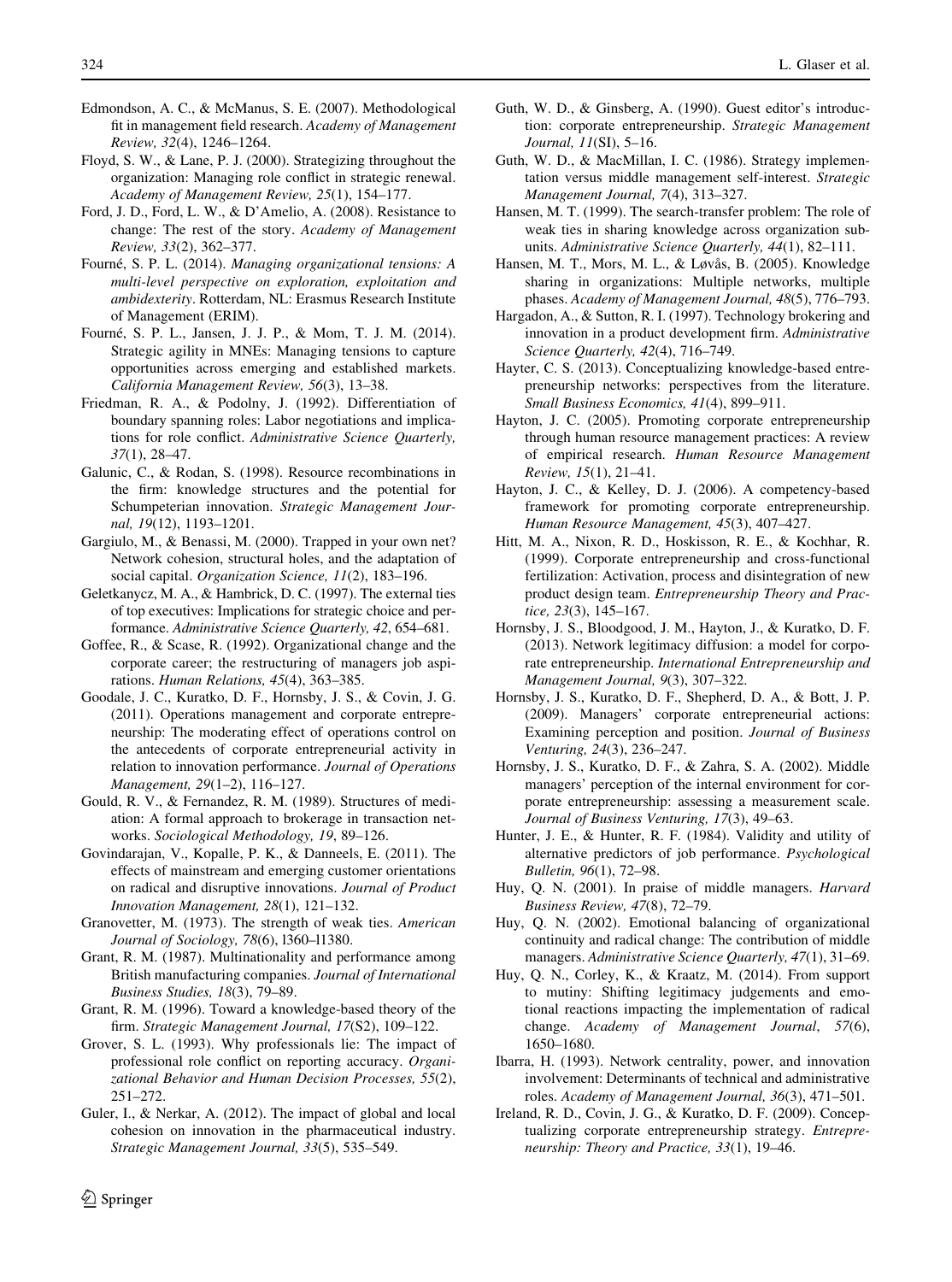- <span id="page-20-0"></span>Ireland, R. D., Kuratko, D. F., & Morris, M. H. (2006). A health audit for corporate entrepreneurship: Innovation at all levels: Part I. Journal of Business Strategy, 27(1), 10–17.
- Jansen, J. J. P., Simsek, Z., & Cao, Q. (2012). Ambidexterity and performance in multiunit contexts: Cross-level moderating effects of structural and resource attributes. Strategic Management Journal, 33(11), 1286–1303.
- Jansen, J. J. P., Van Den Bosch, F. A. J., & Volberda, H. W. (2006). Exploratory innovation, exploitative innovation, and performance: Effects of organization antecedents and environmental moderators. Management Science, 52(11), 1661–1674.
- Johnson, L., & Frohman, A. (1989). Identifying and closing the gap in the middle in organizations. Academy of Management Executive, 3, 107–114.
- Kahn, R. L., Wolfe, D. M., Quinn, R. P., Snoek, J. D., & Rosenthal, R. A. (1964). Organizational stress: Studies in role conflict and ambiguity. Oxford: Wiley.
- Katz, D., & Kahn, R. L. (1978). The social psychology of organizations. New York: Wiley.
- Kelley, D. J., Peters, L., & O'Connor, G. C. (2009). Intraorganizational networking for innovation-based corporate entrepreneurship. Journal of Business Venturing, 24(3), 221–235.
- Kilduff, M., & Tsai, W. (2003). Social networks and organizations. Thousand Oaks, CA: Sage.
- Klein, K. J., & Kozlowski, S. W. J. (2000). From micro to meso: Critical steps in conceptualizing and conducting multilevel research. Organizational Research Methods, 3(3), 211–236.
- Kleinbaum, A. M., & Tushman, M. L. (2007). Building bridges: The social structure of interdependent innovation. Strategic Entrepreneurship Journal, 1(1–2), 103–122.
- Kohli, A. K., & Jaworski, B. J. (1994). The influence of coworker feedback on salespeople. Journal of Marketing, 58(4), 82–94.
- Kuratko, D. F., Ireland, R. D., Covin, J. G., & Hornsby, J. S. (2005). A model of middle-level managers' entrepreneurial behavior. Entrepreneurship Theory and Practice, 29(6), 699–716.
- LeBreton, J. M., & Senter, J. L. (2008). Answers to 20 questions about interrater reliability and interrater agreement. Organizational Research Methods, 11(4), 815–852.
- Lechner, C., Frankenberger, K., & Floyd, S. W. (2010). Task contingencies in the curvilinear relationships between intergroup networks and initiative performance. Academy of Management Journal, 53(4), 865–886.
- Leroy, S. (2009). Why is it so hard to do my work? The challenge of attention residue when switching between work tasks. Organizational Behavior and Human Decision Processes, 109(2), 168–181.
- Lindell, M. K., & Whitney, D. J. (2001). Accounting for common method variance in cross-sectional research designs. Journal of Applied Psychology, 86(1), 114–121.
- Lingo, E. L., & O'Mahony S. C. (2009). Nexus work: Brokerage on creative projects. SSRN.
- Luo, Y. (2003). Industrial dynamics and managerial networking in an emerging market: the case of China. Strategic Management Journal, 24(13), 1315–1327.
- Lüscher, L. S., & Lewis, M. W. (2008). Organizational change and managerial sensemaking: Working through paradox. Academy of Management Journal, 51(2), 221–240.
- Mantere, S. (2008). Role expectations and middle manager strategic agency. Journal of Management Studies, 45(2), 294–316.
- Marrone, J. A., Tesluk, P. E., & Carson, J. B. (2007). A multilevel investigation of antecedents and consequences of team member boundary-spanning behavior. Academy of Management Journal, 50(6), 1423–1439.
- McFadyen, M. A., & Cannella, M. (2004). Social capital and knowledge creation: Diminishing returns of the number and strength of exchange relationships. Academy of Management Journal, 47(5), 735–746.
- McGrath, R. G. (2001). Exploratory learning, innovative capacity and managerial oversight. Academy of Management Journal, 44(1), 118–131.
- McMullen, J. S., Shepherd, D. A., & Patzelt, H. (2009). Managerial (in) attention to competitive threats. Journal of Management Studies, 46(2), 157–181.
- McNamara, P., & Baden-Fuller, C. (1999). Lessons from the Celltech case: Balancing knowledge exploration and exploitation in organizational renewal. British Journal of Management, 10(4), 291–307.
- Mehra, A., Dixon, A. L., Brass, D. J., & Robertson, B. (2006). The social network ties of group leaders: Implications for group performance and leader reputation. Organization Science, 17(1), 64–79.
- Moliterno, T. P., & Mahony, D. M. (2011). Network theory of organization: A multilevel approach. Journal of Management, 37(2), 443–467.
- Mom, T. J. M., Fourné, S. P. L., & Jansen, J. J. P. (2015). Managers' work experience, ambidexterity, and performance: The contingency role of the work context. Human Resource Management. doi:[10.1002/hrm.21663.](http://dx.doi.org/10.1002/hrm.21663)
- Moreland, R. L., & Levine, J. M. (1992). The composition of small groups. In E. J. Lawler, B. Markovsky, C. Ridgeway, & H. A. Walker (Eds.), Advances in group processes (Vol. 9, pp. 237–280). Greenwich, CT: JAI Press.
- Morris, M. H., & Jones, F. F. (1999). Entrepreneurship in established organizations: The case of the public sector. Entrepreneurship Theory and Practice, 24(1), 71–91.
- Morris, M., Kuratko, D., & Covin, J. (2010). Corporate entrepreneurship & innovation. Mason, OH: Cengage Learning.
- Nandram, S. S., & Klandermans, B. (1993). Stress experienced by active members of trade unions. Journal of Organizational Behavior, 14(5), 415–431.
- Obstfeld, D. (2005). Social Networks, the tertius iungens orientation, and involvement in innovation. Administrative Science Quarterly, 50(1), 100–130.
- Ou, A. Y., Tsui, A. S., Kinicki, A. J., Waldman, D. A., Xiao, Z., & Song, L. J. (2014). Humble chief executive officers' connections to top management team integration and middle managers' responses. Administrative Science Quarterly, 59(1), 34–72.
- Pappas, J. M., & Wooldridge, B. (2007). Middle managers' divergent strategic activity: An investigation of multiple measures of network centrality. Journal of Management Studies, 44(3), 323–341.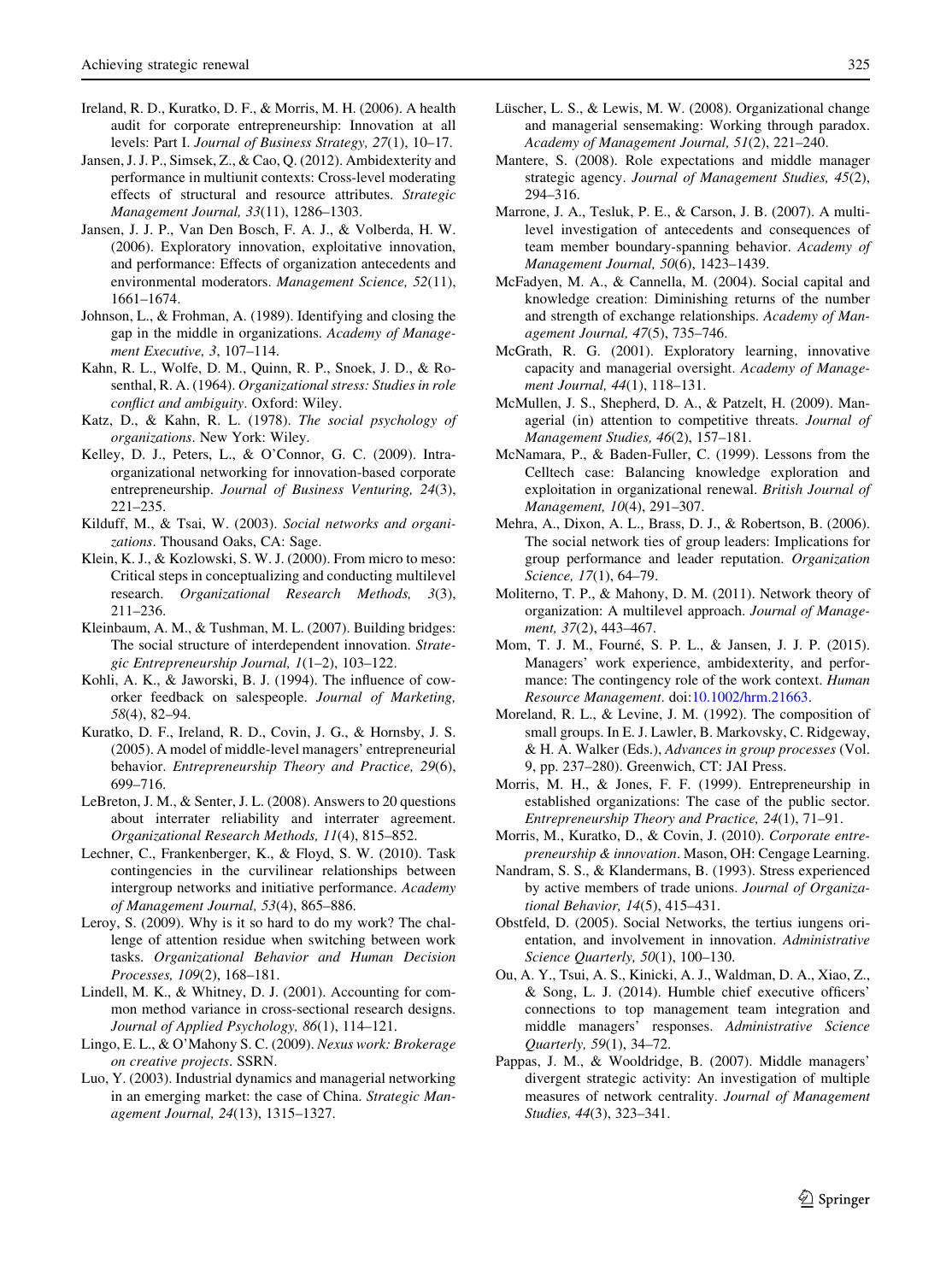- <span id="page-21-0"></span>Perry-Smith, J. E. (2006). Social yet creative: The role of social relationships in facilitating individual creativity. Academy of Management Journal, 49(1), 85–101.
- Perry-Smith, J. E., & Shalley, C. E. (2003). The social side of creativity: A static and dynamic social network perspective. Academy of Management Review, 28(1), 89–106.
- Peterson, M. F., Smith, P. B., Akande, A., Ayestaran, S., Bochner, S., Callan, V., & Cho, N. G. (1995). Role conflict, ambiguity, and overload: A 21-nation study. Academy of Management Journal, 38(2), 429–452.
- Phelps, C. C. (2010). A longitudinal study of the influence of alliance work structure and composition on firm exploratory innovation. Academy of Management Journal, 53, 890–913.
- Podolny, J. M., & Baron, J. (1997). Resources and relationships: Social networks and mobility in the workplace. American Sociological Review, 62, 673–693.
- Podsakoff, P. M., MacKenzie, S. B., & Lee, J. Y. (2003). Common method biases in behavioral research: A critical review of the literature and recommended remedies. Journal of Applied Psychology, 88(5), 879–903.
- Raes, A. M. G., Heijltjes, M. G., Glunk, U., & Roe, R. A. (2011). The interface of the top management team and middle management: A process model. Academy of Management Review, 36(1), 102–126.
- Raudenbush, S. W., Bryk, A. S., & Congdon, R. (2004). HLM6: Hierarchical linear and nonlinear modeling. Lincolnwood, IL: Scientific Software International.
- Reagans, R., & McEvily, B. (2003). Network structure and knowledge transfer: The effects of cohesion and range. Administrative Science Quarterly, 48(2), 240–267.
- Ren, C. R., & Guo, C. (2011). Middle managers' strategic role in the corporate entrepreneurial process: Attention-based effects. Journal of Management, 37(6), 1586–1610.
- Rizzo, J. R., House, R. J., & Lirtzman, S. I. (1970). Role conflict and ambiguity in complex organizations. Administrative Science Quarterly, 15(2), 150–163.
- Rodan, S., & Galunic, C. (2004). More than network structure: How knowledge heterogeneity influences managerial performance and innovativeness. Strategic Management Journal, 25(6), 541–562.
- Rogan, M., & Mors, L. (2014). A network perspective on individual level ambidexterity in organizations. Organization Science, 25(6), 1860–1877. doi:[10.1287/orsc.2014.0901](http://dx.doi.org/10.1287/orsc.2014.0901).
- Rogers, D. L., & Molnar, J. (1976). Organizational antecedents of role conflict and ambiguity in top-level administrators. Administrative Science Quarterly, 21(4), 598–610.
- Rowley, T., Behrens, D., & Krackhardt, D. M. (2000). Redundant governance structures: An analysis of structural and relational embeddedness in the steel and semiconductor industries. Strategic Management Journal, 21(3), 369–386.
- Schuler, R. S., Aldag, R. J., & Brief, A. P. (1977). Role conflict and ambiguity: A scale analysis. Organizational Behavior and Human Performance, 20(1), 111–128.
- Schwartz, S. H. (1999). A theory of cultural values and some implications for work. Applied Psychology, 48(1), 23–47.
- Shane, S., Venkataraman, S., & MacMillan, I. C. (1995). Cultural differences in innovation championing strategies. Journal of Management, 21(5), 931–952.
- Sharma, P., & Chrisman, J. J. (1999). Toward a reconciliation of the definitional issues in the field of corporate entrepreneurship. Entrepreneurship Theory and Practice, 23(3), 11–27.
- Shepherd, D. A., McMullen, J. S., & Jennings, P. D. (2007). The formation of opportunity beliefs: Overcoming ignorance and reducing doubt. Strategic Entrepreneurship Journal,  $1(1-2)$ , 75-95.
- Shi, W., Markoczy, L., & Dess, G. G. (2009). The role of middle management in the strategy process: Group affiliation, structural holes, and tertius iungens. Journal of Management, 35(6), 1453–1480.
- Sims, D. (2003). Between the millstones: A narrative account of the vulnerability of middle managers' storying. Human Relations, 56(10), 1195–1211.
- Smith, W. K., & Lewis, M. W. (2011). Toward a theory of paradox: A dynamic equilibrium model of organizing. Academy of Management Review, 36(2), 381–403.
- Snijders, T. A. B., & Bosker, R. J. (1999). Multilevel analysis: an introduction to basic and advanced multilevel modeling. Thousand Oaks, CA: Sage.
- Srivastava, A., & Lee, H. (2005). Predicting order and timing of new product moves: The role of top management in corporate entrepreneurship. Journal of Business Venturing, 20(4), 459–481.
- Stettner, U., & Lavie, D. (2014). Ambidexterity under scrutiny: Exploration and exploitation via internal organization, alliances, and acquisitions. Strategic Management Journal, 35(13), 1903–1929.
- Szulanski, G. (1996). Exploring internal stickiness: Impediments to the transfer of best practice within the firm. Strategic Management Journal, 17(2), 27–43.
- Tallman, S., & Li, J. (1996). Effects of international diversity and product diversity on the performance of multinational firms. Academy of Management Journal, 39(1), 179–196.
- Tiwana, A. (2008). Do bridging ties complement strong ties? An empirical examination of alliance ambidexterity. Strategic Management Journal, 29(3), 251–272.
- Tortoriello, M., & Krackhardt, D. (2010). Activating crossboundary knowledge: The role of simmelian ties in the generation of innovations. Academy of Management Journal, 53(1), 167–181.
- Tortoriello, M., Reagans, R., & McEvily, B. (2012). Bridging the knowledge gap: The influence of strong ties, network cohesion, and network range on the transfer of knowledge between organizational units. Organization Science, 23(4), 1024–1039.
- Tsai, W. (2001). Knowledge transfer in intraorganizational networks: Effects of network position and absorptive capacity on business unit innovation and performance. Academy of Management Journal, 44(5), 996–1004.
- Tsai, W., & Ghoshal, S. (1998). Social capital and value creation: The role of intra-firm networks. Academy of Management Journal, 41(4), 464–476.
- Tubre, T. C., & Collins, J. M. (2000). Jackson and Schuler (1985) Revisited: A meta-analysis of the relationships between role ambiguity, role conflict, and job performance. Journal of Management, 26(1), 155–169.
- Tushman, M. L., & O'Reilly, C. A. (1996). Ambidextrous organizations: Managing revolutionary and revolutionary change. California Management Review, 38, 8–30.